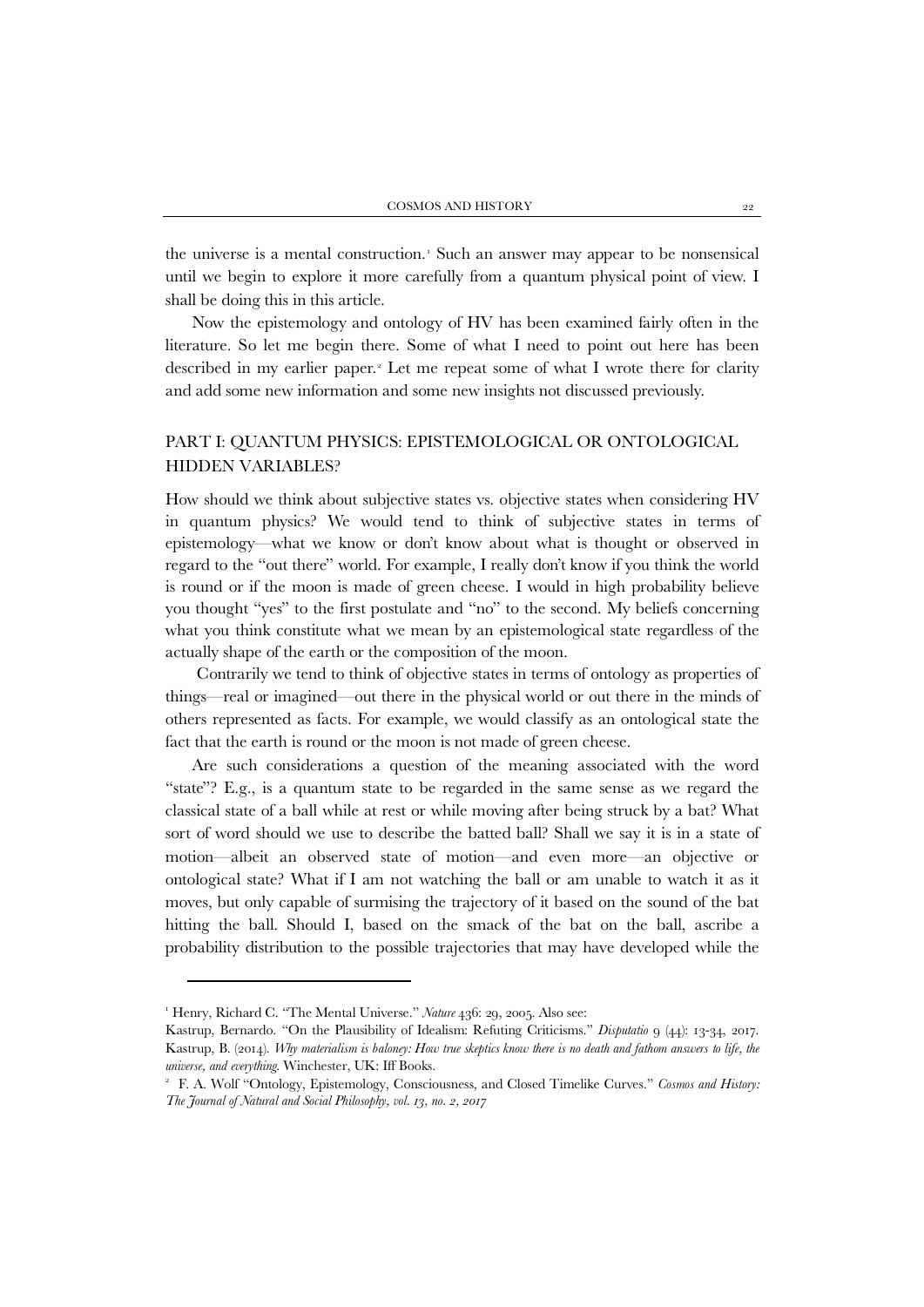ball took its course through the air or on the field of the ballpark? If so, what do I call the state of the unseen, yet struck, ball?

I would certainly surmise, believing that there was a baseball hit by a bat, that it did have a trajectory—an objective ontic state of motion—yet not having seen the ball, but only heard the bat strike it, what shall I label the state of the ball under these unseen circumstances? Surely I could and most likely would ascribe a probability distribution to the many possible trajectories such as ascertaining the height of the ball in the air, whether it was foul or fair, how it had top spin or not, etc. Such a probability distribution would be called an epistemic state since my knowledge of the trajectory that is my knowledge of its ontology—is incomplete.

Here we run into some difficulty dealing with epistemology or epistemic states. Different epistemic states can describe the same ontic state. E.g., the ball could be considered to have a distribution of trajectories and spin possibilities—top spin or back spin—while moving as a fly-ball or as a ground-ball. If the ball had top-spin and was a either a fly- or ground-ball, then both probability distributions, fly or ground, are epistemologically correct descriptions of the baseball's ontological spin because I don't know whether it was a ground or fly ball.



**Fig. 1. It's easy if it's ontological.**

Or consider what happens when I flip a coin and cover it up before anyone can see the face of the coin showing—heads (H) or tails (T). If the coin was a fair coin, all I can do is assign an epistemological distribution of probabilities,  $P_H = \frac{1}{2}$ , for heads, and,  $P_T = \frac{1}{2}$ , for tails. Such a distribution would constitute the state of the side of the coin showing as an epistemological state. But suppose I peek at the coin, but don't let you see it. Your knowledge of the coin would remain epistemological while mine would suddenly become ontological because I now know the coin is in the ontological state of, e.g., H.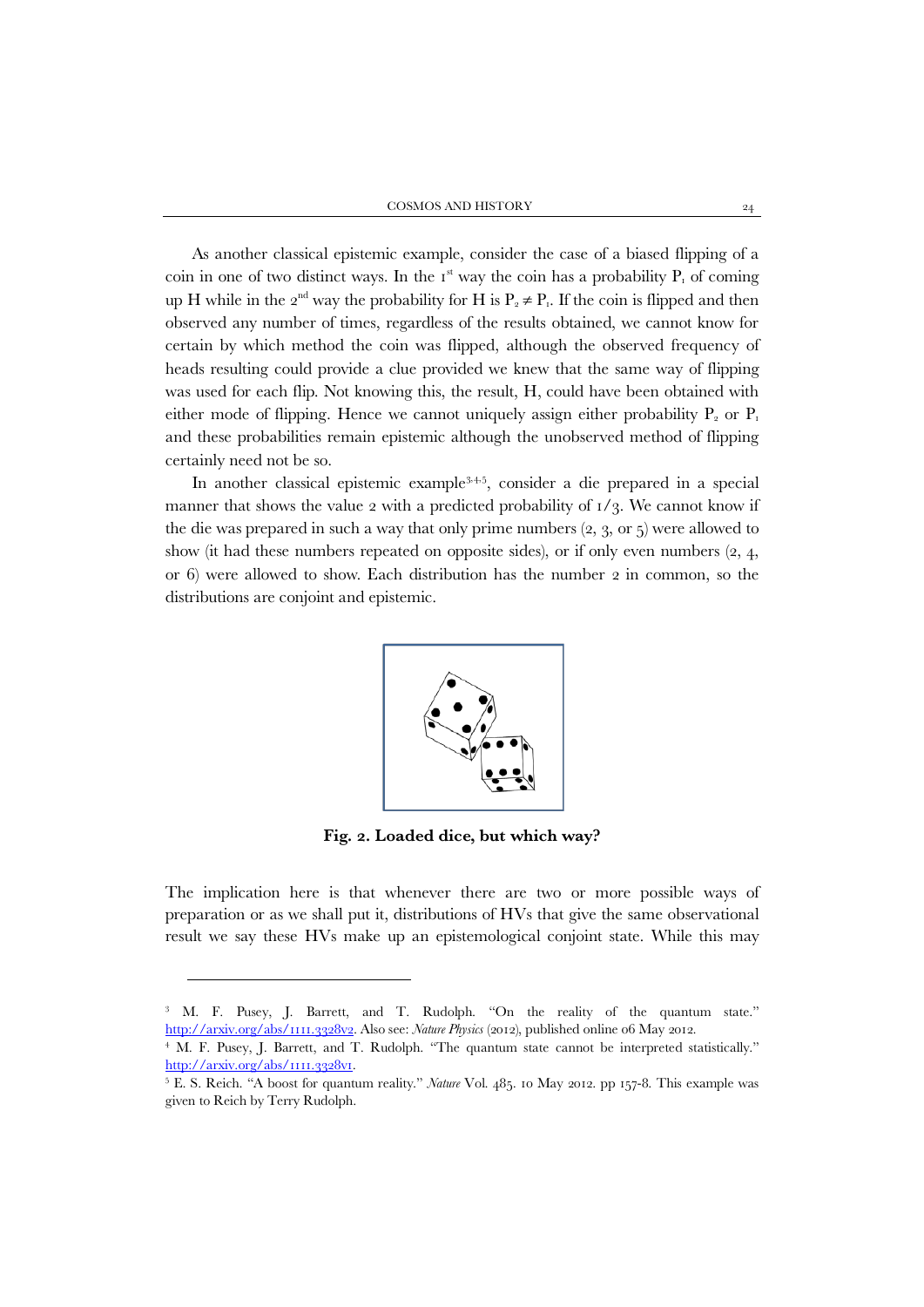seem obvious in classical consideration (i.e., non-quantum physical) there are other possible implications when quantum physics is brought to bear. In quantum physics we need to carefully reconsider ontology and epistemology and in so doing a lot of confusion can arise.

In a remarkable remark, physicist E. T. Jaynes once stated: $6$ 

We believe that to achieve a rational picture of the world it is necessary to set up another clear division of labor within theoretical physics; it is the job of the laws of physics to describe physical causation at the level of ontology, and the job of probability theory to describe human inferences at the level of epistemology. The Copenhagen interpretation scrambles these very different functions into a nasty omelet in which the distinction between reality and our knowledge of reality is lost.

Suppose we prepare this omelet by giving it a different stir. Is the quantum wave function (QWF) epistemologically imagined or ontologically real? In an earlier *Nature* review[7](#page-5-1) E. S. Reich discussed the work of three physicists: M. F. Pusey, J. Barrett, and T. Rudolph (PBR).<sup>[8](#page-5-2)</sup> PBR, basing their work on a number of previous epistemic vs. ontic considerations dating all the way back to the Einstein-Bohr debate at the 1927 Solvay conference in Brussels and continuing with the  $20<sup>th</sup>$  and  $21<sup>st</sup>$  century work of many others notably Einstein, Ballentine, Bohm, Bell, Peierls, Caves, Fuchs, Harrigan and Spekkens, Kochen and Specker (about whom I have more to say later), and others, [9](#page-5-3) once again throw down the gauntlet of uncertainty by attempting to provide an

 $\overline{\phantom{a}}$ 

<span id="page-5-0"></span><sup>6</sup> E. T. Jaynes. "Clearing up mysteries." In the Proceedings Volume: *Maximum entropy and Bayesian methods*. J. Skilling (ed.). Kluwer Academic Publ. Dordrecht, Holland (1989). pp 1-27.

<span id="page-5-2"></span><span id="page-5-1"></span><sup>&</sup>lt;sup>7</sup> E. S. Reich. *Ibid.*. **10. 8 M. F. Pusey, J. Barrett, and T. Rudolph.** "On the reality of the quantum state." [http://arxiv.org/abs/1111.3328v2.](http://arxiv.org/abs/1111.3328v2) Also see: *Nature Physics* (2012) doi:10.1038/nphys2309. Received 05 March 2012 Accepted 11 April 2012, Published online 06 May 2012.

<span id="page-5-3"></span><sup>9</sup> Einstein, A., Podolsky, B. & Rosen, N. "Can quantum-mechanical description of physical reality be considered complete?" *Phys. Rev.* 47, 777\_780 (1935). See also:

Ballentine, L. E. "The statistical interpretation of quantum mechanics". *Rev. Mod. Phys*. 42, 358\_381 (1970). Bohm, David. "A Suggested Interpretation of the Quantum Theory in Terms of 'Hidden' Variables. I." *Physical Review* 85: 166-179, 1952a.

Bohm, David. "A Suggested Interpretation of the Quantum Theory in Terms of 'Hidden' Variables. II." *Physical Review* 85: 180-193, 1952b.

Bell, J. (1964). "On the Einstein Podolsky Rosen paradox." *Physics*, 1 (3), 195-200.

Peierls, R. E. *Surprises in Theoretical Physics 32* (Princeton Univ. Press, 1979).

Caves, C. M., Fuchs, C. A. & Schack, R. "Quantum probabilities as Bayesian probabilities." *Phys. Rev. A*  65, 022305 (2002).

Caves, C. M., Fuchs, C. A. & Schack, R. "Conditions for compatibility of quantum-state assignments." *Phys. Rev. A* 66, 062111 (2002).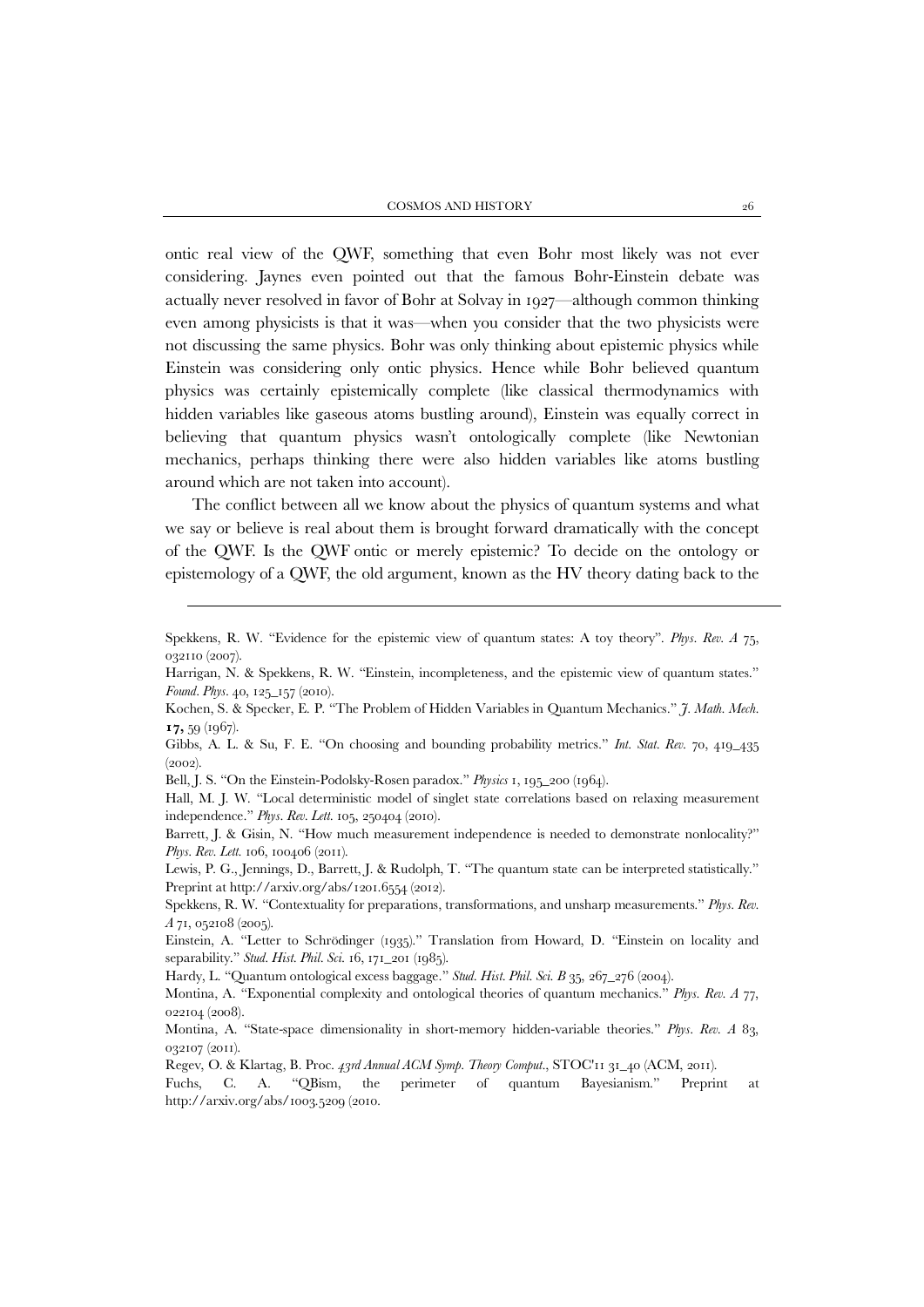mid 20<sup>th</sup> century, is revisited. This theory was probably most emphasized by David Bohm (who formulated from standard quantum physics an ontic QWF that influenced a real particle). Later it was revisited by Bell, in his famous no-go theorem involving a QWF describing two quantum-entangled separated particles ala Bohm's version of the Einstein, Podolsky, and Rosen (BEPR) paradox. BEPR showed that such a QWF could not be local (measurements made on one particle at one spacetime location could influence and change the QWF and therefore the outcome of measurement on the other particle at a distant (spacelike) spacetime location simultaneously). Bell's theorem shows that any hidden variable theory must involve nonlocal influences at the ontic level, regardless of what you think of the QWF. Hence one might conclude from Bell's famous HV theorem (ala Einstein) that QWFs are epistemological rather than ontological since two observers could have different beliefs about the quantum state of their respective spacelike separated particles.<sup>[10](#page-7-0)</sup>

Quantum physical HV theories all have one thing in common; they all have ontic definite-valued hidden states underlying the QWF which also underlie classical physics and thermodynamics. A specification of these HVs should reveal the results of a measurement of any property or observable.[11](#page-7-1) So the question is what would one need to do to a HV theory to make the QWF ontological? This is precisely what PBR attempt by making a particular assumption: If a specification of a HV uniquely determines a QWF, then the QWF is ontic. If, on the other hand, specification of a HV does not uniquely determine a QWF, the QWF is said to be epistemic. Of course such an ansatz may not be sufficient to prove ontology of quantum wave functions. It just has us consider the question of ontology of QWFs when such a restriction is in place.

## *Classical physics epistemics*

1

Let me now give you a simple example of the difference between ontic and epistemic reality taken from classical physics. Consider a ball with mass,  $m = \frac{1}{2}$ , attached to a spring with spring constant,  $k = 2$ . (See Fig. 3.)

<span id="page-7-0"></span><sup>&</sup>lt;sup>10</sup> Indeed Einstein did make this conclusion based on the EPR argument. However, it is not a conclusion of Bell's theorem and certainly not Einstein's conclusion based on Bell's work because he was dead at the time. In fact, Bell's theorem rather stymies this line of argument, since it says that you will still have nonlocal influences even if the wavefunction is epistemic, so this move does not solve the problem of nonlocality.

<span id="page-7-1"></span><sup>&</sup>lt;sup>11</sup> One may need to allow for the fact that measurements might be fundamentally noisy or stochastic and only demand that HVs specify probabilities for any measurement outcome.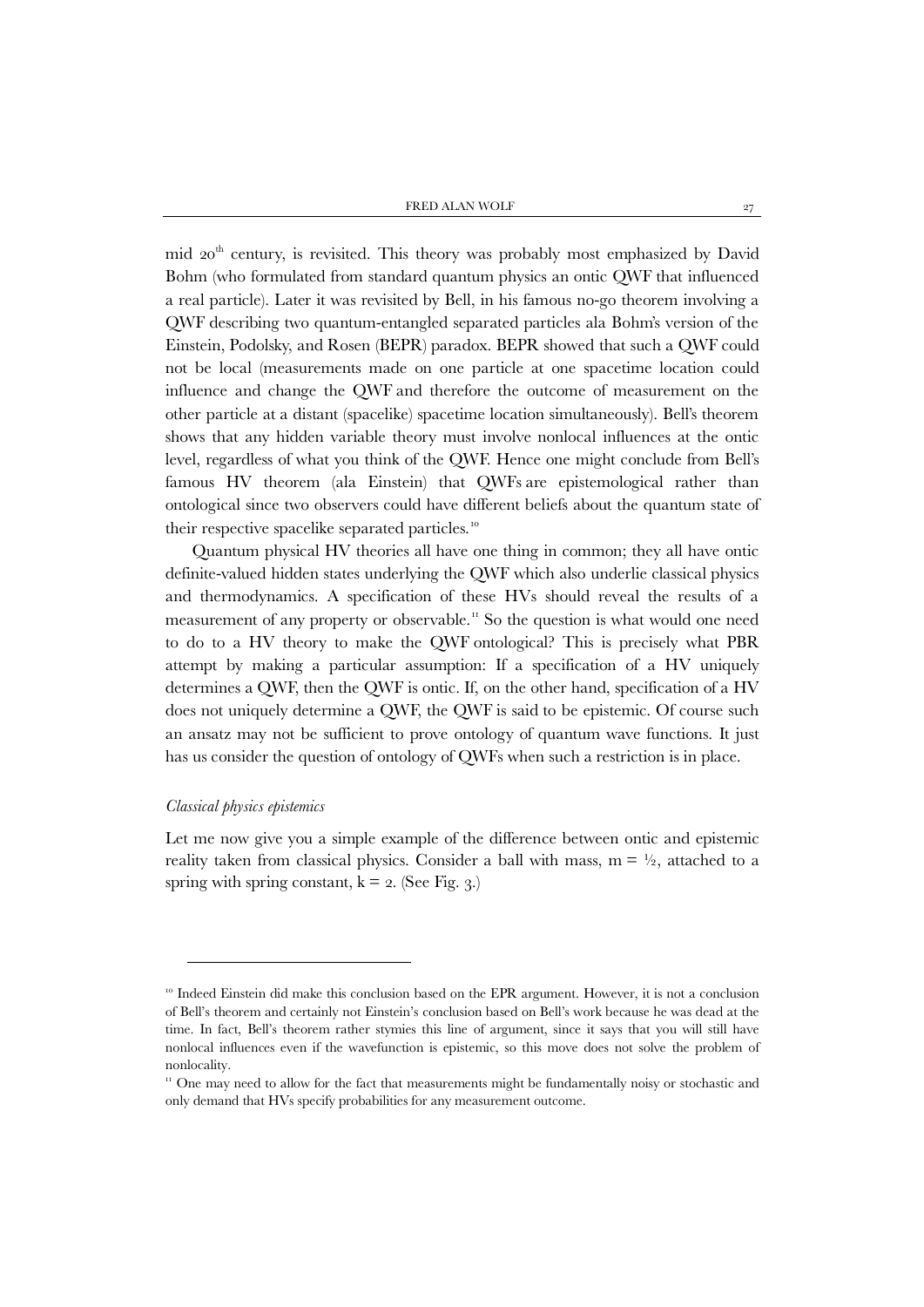

**Fig. 3. Ball and spring attached to a wall.**

Such a system is known as a simple harmonic oscillator (SHO)—stretch or compress the spring and the SHO "springs" into motion with the ball having momentum,  $\dot{p}$ , and a position,  $x$ , relative to its unstretched or uncompressed o position, and constant energy,  $E = p^2 + x^2$ . I'll use a single variable  $\lambda$  to denote the ontic pair  $(p,$ *x*). Suppose that someone unknown to us stretches the spring an unknown initial distance,  $x_0$ , within a range  $1 \le x_0 \le 2$  or in a 2<sup>nd</sup> range  $3 \le x_0 \le 4$ . If you think of a two dimensional space with orthogonal coordinate axes, *p* and *x*, the above energy equation describes a circle contained within one of the two sets of concentric thickened rings centered about the coordinate origin. Such a space is a simple example of what is called a phase space which in general has n dimensions of *p*s and *x*s. Each point on a ring provides a momentum and position of the ball which, even if not observed, hence hidden, are ontic variables. At no time do the different rings have common points of overlap.



**Fig. 4. Disjoint epistemic probability distributions in phase space for a SHO (see text.)**

We can think of the rings as disjoint probability distributions,  $p_i(\lambda)$  and  $p_2(\lambda)$ , of positions and momenta—disjoint because we never have any λs in common—the rings are concentrically nested (See Fig. 4.). Each  $\lambda$  may be a uniformly distributed (over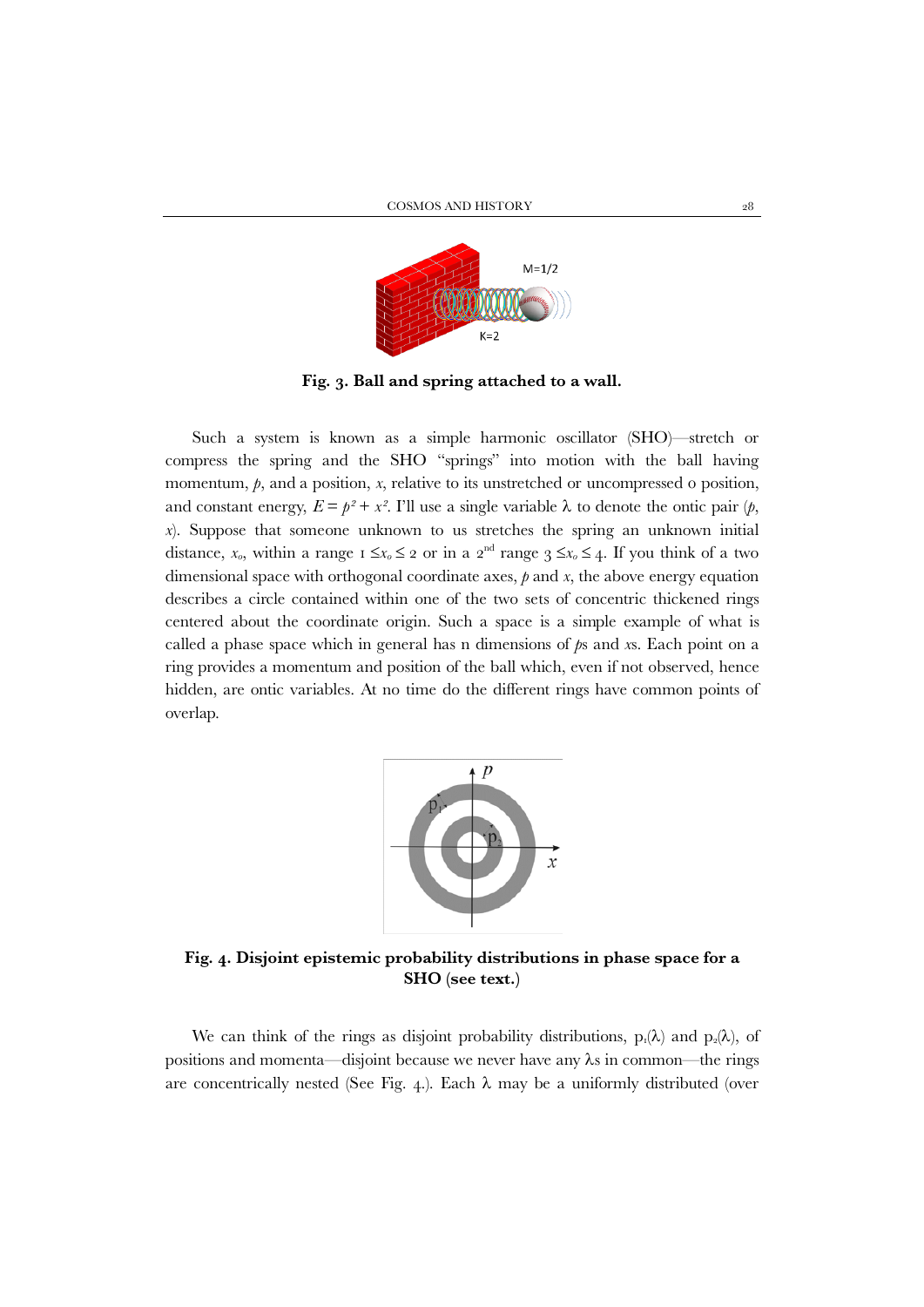FRED ALAN WOLF 29

time) HV satisfying the SHO energy equation. However, as I said, these simple distributions would be disjointed. Hence  $p_i(\lambda)p_2(\lambda) = 0$  always since each  $\lambda$  uniquely determines its own distribution (in which ring it belongs). Consequently if there was a state  $\alpha_1$  associated with  $p_1(\lambda)$  and a state  $\alpha_2$  associated with  $p_2(\lambda)$ , then specification of the value of  $\lambda$  would uniquely determine which state,  $\alpha_1$  or  $\alpha_2$ , we would be in. We could, although it is clearly not necessary, view the λs as HVs and declare the states as ontic since each λ determines a unique α.

Suppose we now reconsider the initial preparation of the SHO. At  $t = 0$ , that unknown someone simply decides to stretch the spring a certain distance,  $x<sub>0</sub>$ , an amount in the range,  $1 \le x_0 \le 3$ , and lets it go<sup>[12](#page-9-0)</sup>. We would then find a thick ring-band of different energy possibilities in the phase plane. Or if another unknown person prepares the SHO in the range,  $2 \le x_0 \le 4$ , and lets it go, we would then find a  $2^{\text{nd}}$  thick ring-band of possibilities. The two circular bands now form overlapping concentrically nested distributions (see Fig. 5.). Now we have the two distributions,  $p_1(\lambda)$  and  $p_2(\lambda)$ overlapping. Then  $p_1(\lambda)p_2(\lambda) \neq 0$  in the overlapping area  $2 \leq x_0 \leq 3$  and each  $\lambda$  no longer uniquely determines its own  $\alpha$  state. A specification of  $\lambda$  in the overlapping probability distribution would indicate we were in either the  $\alpha_1$  or  $\alpha_2$  state and that would make the states epistemic.



**Fig. 5. Conjoint (overlapping dark grey) epistemic probability distributions in phase space for a SHO (see text.)**

PBR's proof is based on a contradiction that arises between the probability

**.** 

<span id="page-9-0"></span><sup>&</sup>lt;sup>12</sup> In this SHO example (with m=½ and k=2), assuming at t=0, the spring is stretched to a distance,  $\sqrt{E}$ . we get  $x=(\sqrt{E}\cos(2t))$  and  $p=(-\sqrt{E}\sin(2t))$ . The point in the phase plane rotates clockwise around the circle completing the cycle in the period of  $\pi$ . The probability density is simply a constant,  $dP/dt=t/\pi$ , for all such circles regardless of the energy. Indeed that's why spring clocks work.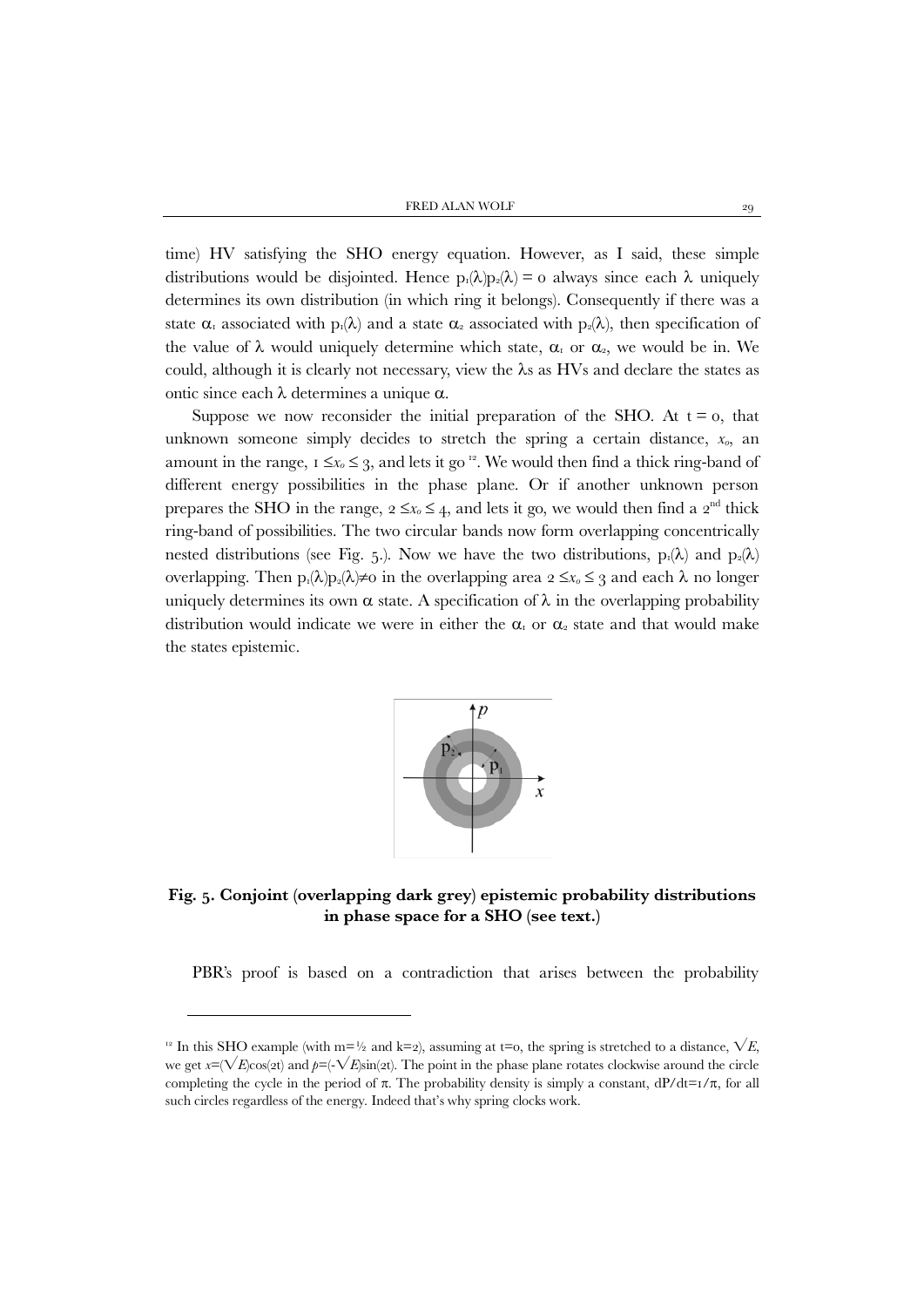predictions of quantum physics when QWFs are considered to be "ontological" (their respective HV probability distributions are disjoint) and the same predictions based on "epistemic" QWFs (their respective HV probability distributions are conjoint). They consider this contradiction in a series of ever increasingly complex arguments that includes a calculation eventually involving *n* identically prepared and uncorrelated independent states as well as noise considerations. Accordingly, whenever QWFs of observables are governed by disjoint distributions of ontic HVs, these QWFs are uniquely determined and must be ontic even though their respective distributions are epistemic (similar to arguments made in statistical mechanics). Thus if the states of a quantum system are specified by QWFs which are determined by disjoint epistemic distributions over ontic variables, the QWFs are as ontic or real as any observable in physics. On the other hand, if such distributions governing these QWFs are conjoint, that is, they have values of ontic HVs in common; the QWFs are epistemic or merely represent knowledge (probabilities) of observables in question.

## *Simple quantum physics ontology and epistemology*

Before we look at PBR's argument, I want to explain a little more about why overlapping probability distributions lead to a contradiction in the quantum physical predictions. Consider for simplicity a top hat probability distribution,  $p_w(\lambda)$ . We shall be looking at two special cases  $\psi = N$  and  $\psi = S$ , (you can think of these states as polar opposites) associated with orthogonal QWFs, N and S, respectively (that is,  $\langle N|S\rangle = 0$ , which have a common overlapping area of an HV,  $\lambda$  ( $\lambda$  could also indicate a set of HVs). A common  $\lambda$  means simply that both  $ps(\lambda) \neq o$ , and  $ps(\lambda) \neq o$  in the overlap as shown in Fig. 6.



**Fig. 6. Conjoint top hat (overlapping) epistemic probability distributions for orthogonal quantum physics states.**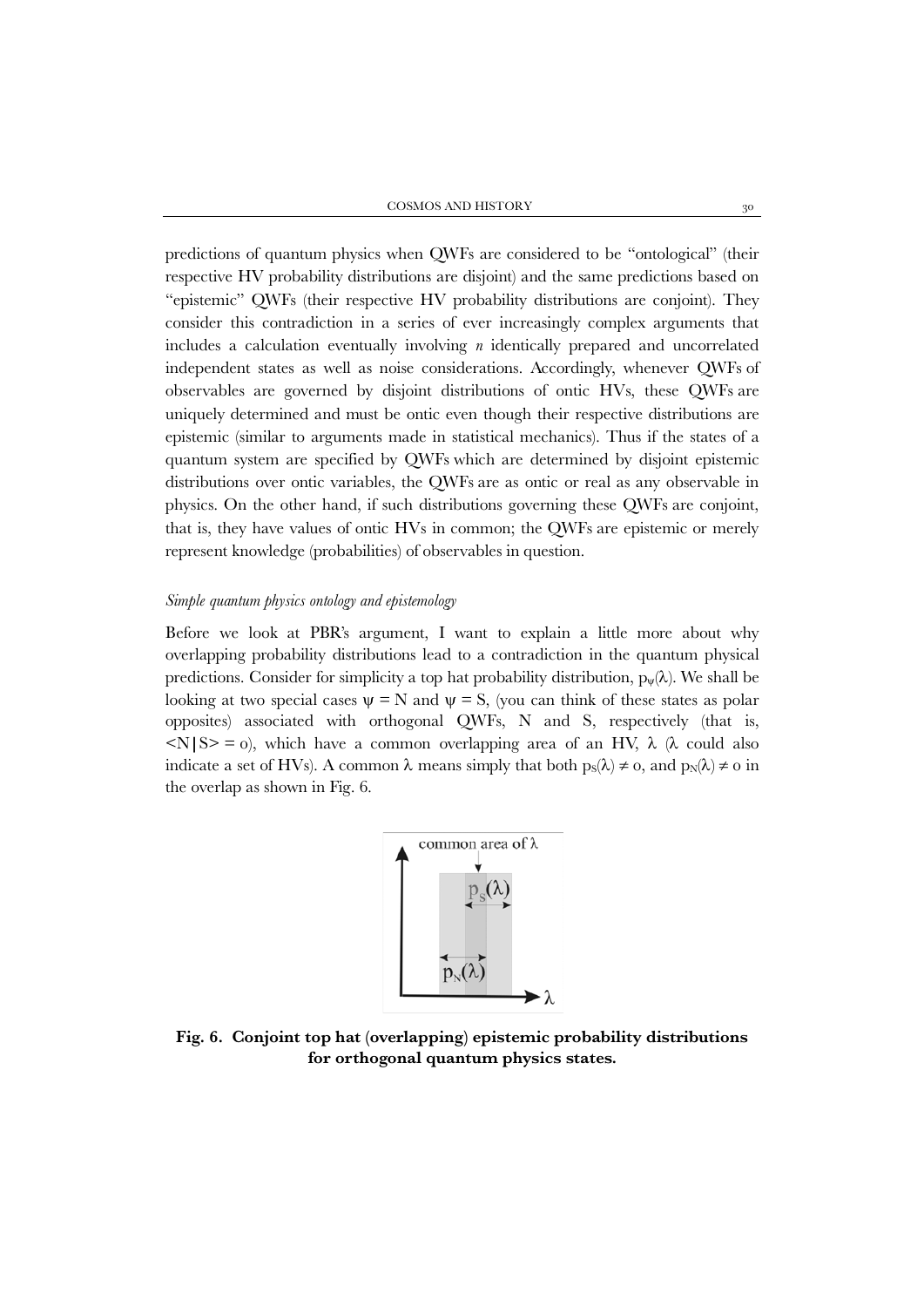FRED ALAN WOLF  $3^1$ 

**1st case:** Now consider the probability of obtaining a measurement of N and suppose that this probability depends only on the HV  $\lambda$ . We can write it as a conditional (Bayesian) measurement probability, M(N|λ). To obtain the total probability,  $P(N|\psi)$ , that is, to get the probability for result N for any QWF,  $\psi$ , we must calculate  $P(N|\psi) = M(N|\lambda)p_{\psi}(\lambda)d\lambda$ . That is, we multiply the probability of obtaining a result for a given  $\lambda$  by the distribution function,  $p_\psi(\lambda)$ , specific to the chosen QWF,  $\psi$ , and integrate over all  $\lambda$ . From the Born Rule of quantum physics,  $P(N|y) = \langle \psi | N \rangle \langle N | \psi \rangle$ .

**2nd case:** Next consider a measurement of S which is also given by a conditional measurement probability,  $M(S|\lambda)$ , which is also clearly dependent only on HV,  $\lambda$ . Now suppose we wish to obtain the probability of getting the result, S. Similarly, to obtain the total probability  $P(S|\psi)$  for getting the result S, we must have  $P(S|\psi) = \int M(S|\lambda)p_{\psi}(\lambda)d\lambda$ . And again from the Born Rule:  $P(S|\psi) = \int |S| \leq |S| \leq$ .

Now if  $M(S|\lambda)$  and  $M(N|\lambda)$  are the only probabilities of obtaining values by measurements, and since there are only two such values possible, then clearly  $M(S|\lambda) + M(N|\lambda) = I$ . There can be no other result possible and this must hold for every  $\lambda$  value. In plain language, specifying  $\lambda$  must lead to unity probability when all possible results of a measurement are taken into account with ontic variable  $\lambda$ specified. For example,  $\lambda$  could be a simple option,  $\lambda_{q}$  or  $\lambda_{d}$ , for an unseen biased coin—use a quarter or use a dime. Using a quarter suppose  $M(H|\lambda_q) = .25$  and  $M(T|\lambda_q) = .75$  or using a dime suppose  $M(H|\lambda_d) = .65$  and  $M(T|\lambda_d) = .35$ . In each HV option, dependent on the value of  $\lambda$ , head (H) and tail (T) are clearly orthogonal results after a toss of the coin. Again, as in the other coin example, after many such observations we could only guess the HV of the coin was a dime or a quarter because of the relative frequencies of heads to tails appearing provided we knew that the same type of coin was used each time. Otherwise we would never know which coin was used.

However, as simple as is this N or S case, it leads to a contradiction with the Born rule of quantum physics that arises when you put  $\psi = S$  in the 1<sup>st</sup> case, and  $\psi = N$  in the  $2^{nd}$  case. Since S and N are orthogonal (they both cannot occur),  $\leq S|N \geq 0$ . Hence in the  $I<sup>st</sup>$  case we get,

 $\langle \psi | N \rangle \langle N | \psi \rangle = \langle S | N \rangle \langle N | S \rangle = P(N | S) = \int M(N | \lambda) p_S(\lambda) d\lambda = 0$ , and in the 2<sup>nd</sup> case,  $\langle \psi | S \rangle \langle S | \psi \rangle = \langle N | S \rangle \langle S | N \rangle = P(S | N) = \int M(S | \lambda) p_N(\lambda) d\lambda = 0$ . If these integrals are to be zero, then the integrands have to be zero for every value of  $\lambda$ because both  $M(N|\lambda)$  and  $M(S|\lambda)$  as well as  $p_S(\lambda)$  and  $p_N(\lambda)$  are positive functions. Therefore, in particular, these integrands have to be zero in the overlapping region. But given that both  $p_S(\lambda) \neq o$  and  $p_N(\lambda) \neq o$  in the overlapping region, that is, we have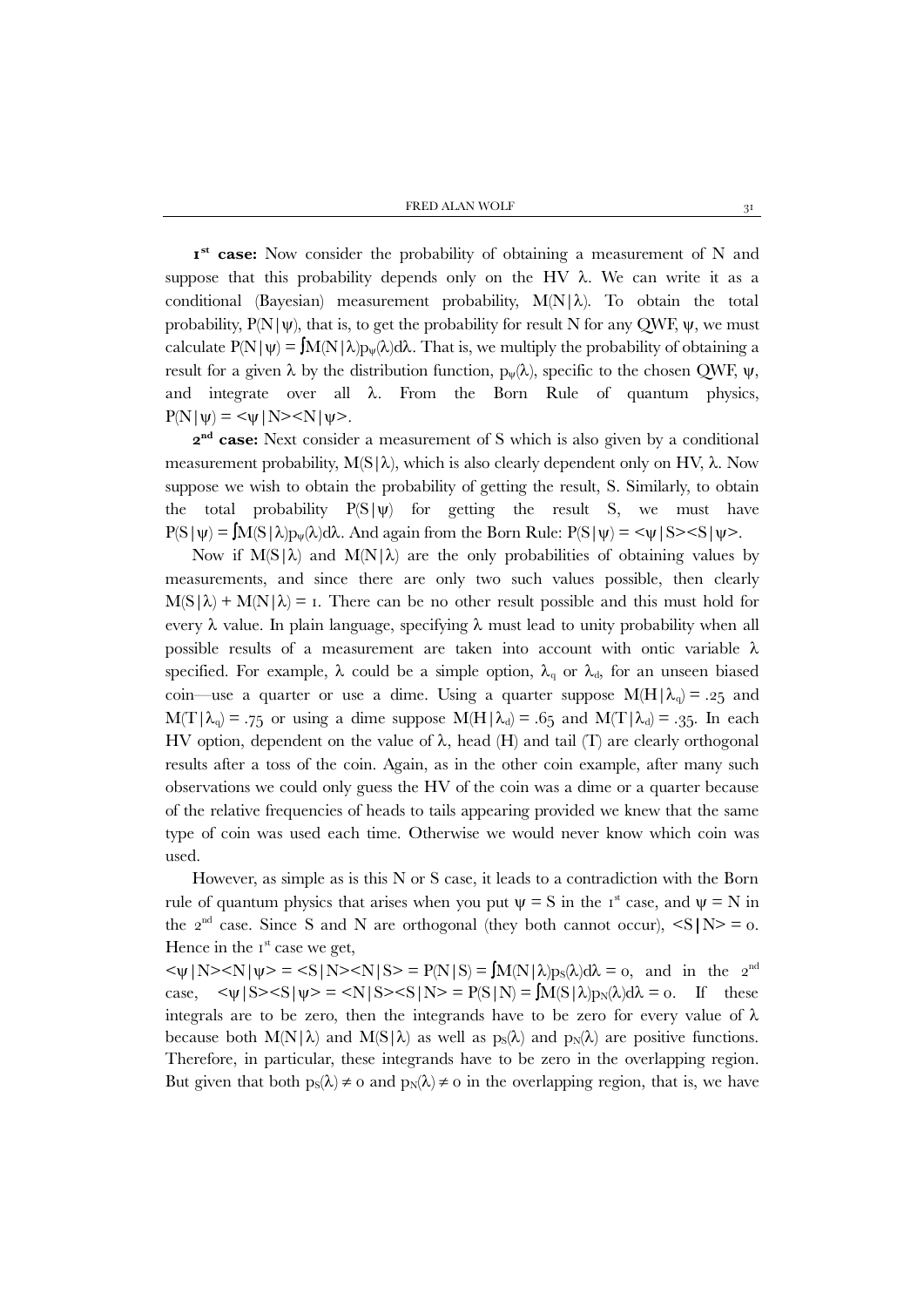overlapping distributions in  $\lambda$  space (see Fig. 6.), these results can only occur if both  $M(N|\lambda) = o$  and  $M(S|\lambda) = o$  which contradicts  $M(S|\lambda) + M(N|\lambda) = I$ .

Hence for this simple orthonormal case, we cannot have both  $p_S(\lambda)$  and  $p_N(\lambda)$ possessing nonzero values for any common λ. In brief they cannot have overlapping hidden variables. This means that a specification of  $\lambda$  leads to a unique  $\psi$ , either S or N (as in the quarter/dime example above), and we can therefore take it that for any common  $\lambda$ ,  $p_S(\lambda)p_N(\lambda) = 0$ , so in both cases either  $p_S(\lambda)$  or  $p_N(\lambda)$  must be zero. PBR might call this a necessary step to proving that a QWF is an ontological function, but this proof only includes orthogonal QWFs, |N> and |S> as indicated in Fig. 7. To be both necessary and sufficient one would need to show that the probability distribution  $p_N(\lambda)$  for  $|N\rangle$  and any other probability distribution  $p_\psi(\lambda)$  for a QWF  $|\psi\rangle$  cannot have any overlap even if  $\langle N|\psi\rangle \neq 0$ .



**Fig. 7. Disjoint epistemic probability distributions for orthogonal quantum physics states leading to ontic states |N> and |S>.**

#### *More complex quantum physics ontology and epistemology*

In the above case we only considered orthogonal QWFs, N and S, and found them to be ontic according to PBR's supposition. Can we make the argument that  $\psi$  is real in any case including nonorthogonal situations? To fully answer this query, we would need to look at the case when possible quantum states,  $\alpha$  and  $\beta$ , are not orthogonal. One might think that since two such QWFs,  $|\alpha\rangle$  and  $|\beta\rangle$  do overlap, i.e.,  $\langle \beta | \alpha \rangle \neq 0$ , one might find no contradiction in having both  $p_{\alpha}(\lambda) \neq 0$ , and  $p_{\beta}(\lambda) \neq 0$ . Hence both  $\alpha$  and  $\beta$  could be epistemic and still satisfy the Born rule of quantum physics.

PBR dispel that possibility by first considering nonorthogonal states of the same simple system as above that is prepared with compass directions  $|N\rangle$  or  $|E\rangle$ , where  $|E\rangle = (|N\rangle + |S\rangle)/\sqrt{2}$ ,  $|W\rangle = (|N\rangle - |S\rangle)/\sqrt{2}$ . Here we have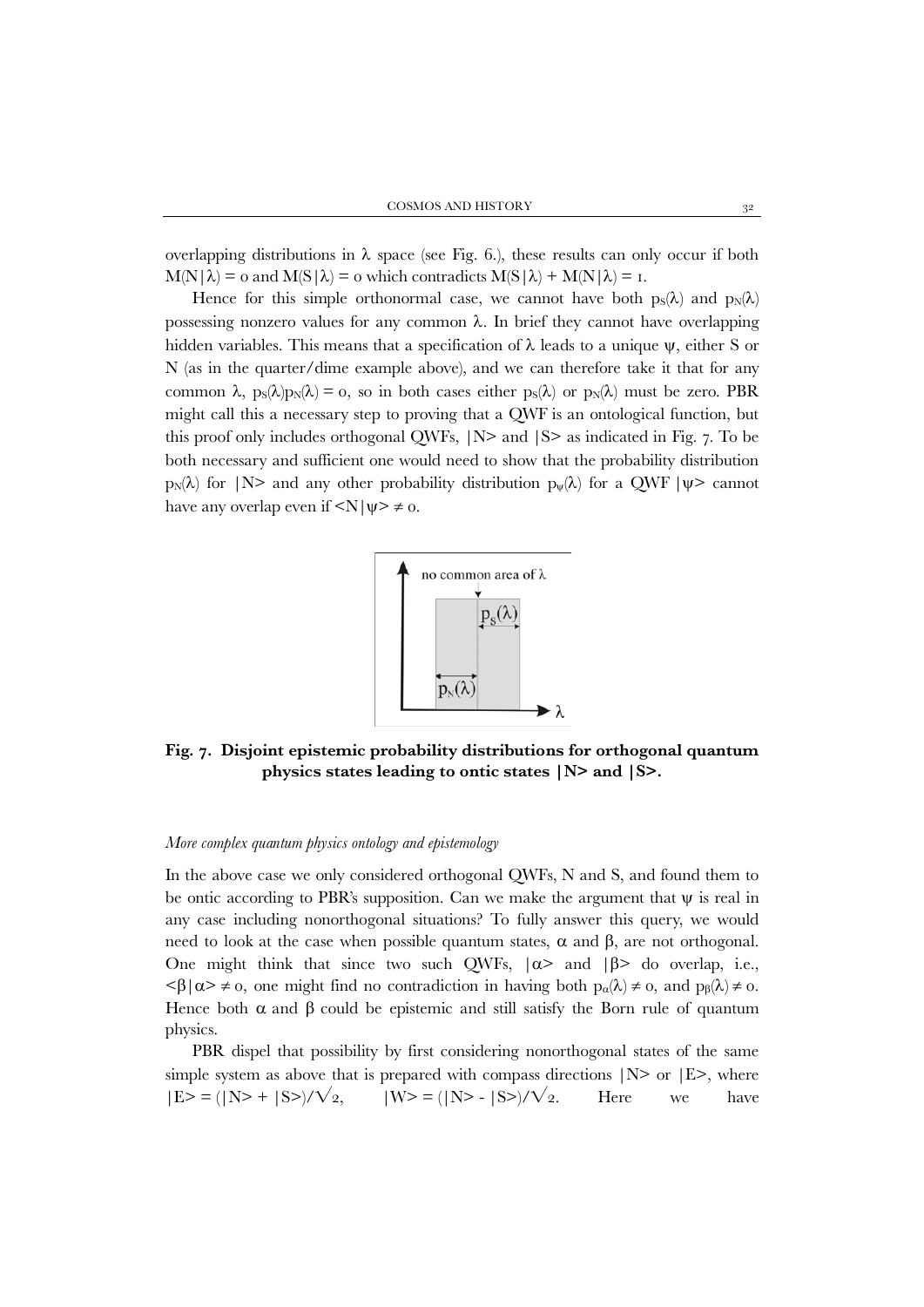$\langle N|S \rangle = \langle E|W \rangle = 0$ , respectively orthogonal, but  $\langle N|E \rangle = 1/\sqrt{2}$ , hence N and E are not orthogonal.<sup>[13](#page-13-0)</sup> We shall again assume that the QWF,  $|\psi\rangle$ , (either  $|N\rangle$  or  $|E\rangle$ ) is dependent on a HV distribution  $p_w(\lambda)$  similar to what we did in the orthogonal case above. One can recognize these "directional" states as *spinors*, i.e., spin-½ states, wherein  $|N\rangle$  means spin up in the z direction,  $|S\rangle$  means spin down in the z direction,  $|E\rangle$  means spin up in the x direction, and  $|W\rangle$  means spin down in the x direction.

The system is to be prepared in one of two ways such that one preparation produces  $|N\rangle$  with unity probability,  $P(N|N) = \int M(N|\lambda)p_N(\lambda)d\lambda = I$ , arising from an epistemic  $p_N(\lambda)$  distribution, while a second kind of preparation produces  $|E\rangle$  with unity probability,  $P(E|E) = M(E|\lambda)p_E(\lambda)d\lambda = I$ , arising from epistemic distribution, p<sub>E</sub>(λ). The aim: If a specification of λ yields a specific QWF,  $|\psi\rangle$ , orthogonal or not to any other OWF,  $|\alpha\rangle$ , then  $|\psi\rangle$  must be ontic and therefore an objective real "thing" "out there" independent of any observer. So, accordingly, in the case involving states,  $|N\rangle$  and  $|E\rangle$ , in spite of the nonorthogonality of these states, the two distributions,  $p_N(\lambda)$  and  $p_E(\lambda)$  must be disjoint,  $p_N(\lambda)p_E(\lambda)=0$ , as shown in Fig. 7 only substitute E for S.[14](#page-13-1)

On the other hand, if  $\lambda$  lies within a region where  $|N\rangle$  and  $|E\rangle$  have conjoint distributions, i.e.,  $p_N(\lambda)$  and  $p_E(\lambda)$  overlap so that  $p_N(\lambda)p_E(\lambda) \neq 0$ , then  $|\psi\rangle$  cannot be ontic and must be epistemic as shown in Fig.  $6$  (again substitute E for S).<sup>[15](#page-13-2)</sup> In brief, an epistemic  $|\psi\rangle$  results in a contradiction with the prediction of quantum physics just as we saw in the above N and S orthogonal case.

To clarify their argument, I will follow PBR with a slight change of notation. PBR have us consider a quantum physical situation in which two such identical, but separate, preparations  $|\psi_1\rangle$  and  $|\psi_2\rangle$  are independently made using HVs,  $\lambda_1$  and  $\lambda_2$ , wherein both HVs lie within identical HV spaces; we have essentially two copies of the same hidden variable space. Consequently these preparations result in the uncorrelated joint quantum state  $|\psi_1\rangle |\psi_2\rangle$ , since they are produced from independent HVs. It is important to realize that PBR assume that both  $\lambda_1$  and  $\lambda_2$  lie within corresponding, respectively, identical but independent HV spaces. Thus each separate space of HVs

 $\overline{\phantom{a}}$ 

<span id="page-13-0"></span><sup>&</sup>lt;sup>13</sup> This sounds peculiar since clearly the directions are perpendicular. However perpendicular in space does not necessarily mean the same thing as orthogonal in quantum physics. For those who know a little quantum physics; two quantum states  $\alpha$  and  $\beta$  are orthogonal if and only if  $\alpha$  |  $\beta$  > = 0.

<span id="page-13-1"></span><sup>&</sup>lt;sup>14</sup> That is, there is no overlap of these probability distributions, so  $p_N(\lambda) p_E(\lambda) = 0$ . So this means either  $p_N(\lambda) = o$  or  $p_E(\lambda) = o$  for all  $\lambda$ .<br><sup>15</sup> Here there is an overlap, so  $p_N(\lambda)p_E(\lambda) \neq o$ . So that means both  $p_N(\lambda) \neq o$  and  $p_E(\lambda) \neq o$  for  $\lambda$  within the

<span id="page-13-2"></span>overlap region.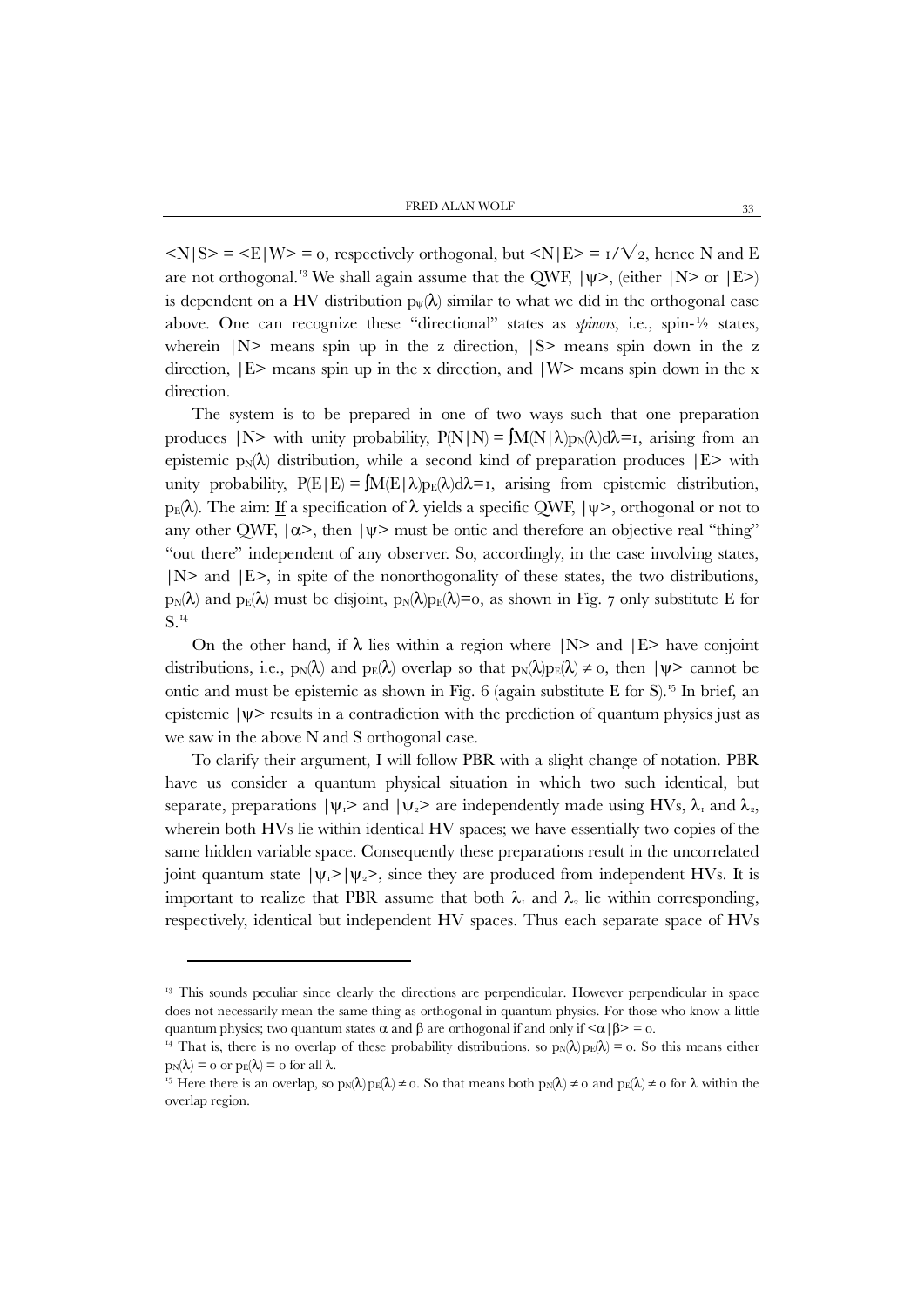contains an identical range,  $\rho \geq 0$ , over which probability distributions are conjoint. Consequently each preparation produces its own corresponding HV,  $\lambda_i$ , resulting in identical overlapping probability distributions of  $|N\rangle$  and  $|E\rangle$ , wherein,  $p_N(\lambda_1)p_E(\lambda_1) \neq 0$  and  $p_N(\lambda_2)p_E(\lambda_2) \neq 0$ , provided  $\lambda_1$  lies within the overlapping range,  $\rho$ , and  $\lambda_2$  lies within the same correspondingly identical overlapping range,  $\rho$ , as shown in Fig. 8.

That is, both systems are prepared in such a manner that we cannot uniquely determine |N> or |E>. PBR also assume the probability distribution functions,  $p_N(\lambda_i)$ and  $p_E(\lambda_i)$ , are the same for i=1 or 2. Since these are independent preparations, both  $p_{\psi_1}(\lambda_1) \neq 0$  and  $p_{\psi_2}(\lambda_2) \neq 0$  whenever  $\lambda_1$  and  $\lambda_2$  are each found in the same range,  $\rho$ . In Fig. 8 we are essentially duplicating the scenario shown in Fig. 6 for each copy.



**Fig. 8. Conjoint top hat (overlapping) epistemic probability distributions for two identical systems with non-orthogonal quantum physics states.**

So after preparing the joint system with both  $\lambda_1$  and  $\lambda_2$  in their corresponding conjoint  $\rho$  ranges, we obtain the following epistemic (possible) results for  $|\psi_1\rangle |\psi_2\rangle$ :  $|N\rangle|N\rangle, |N\rangle|E\rangle, |E\rangle|N\rangle$  or  $|E\rangle|E\rangle$ . All we need now is to specify the basis for making a measurement of the joint system. Suppose now that the two systems are brought together and measured using (projected onto) the following orthonormal entangled base states: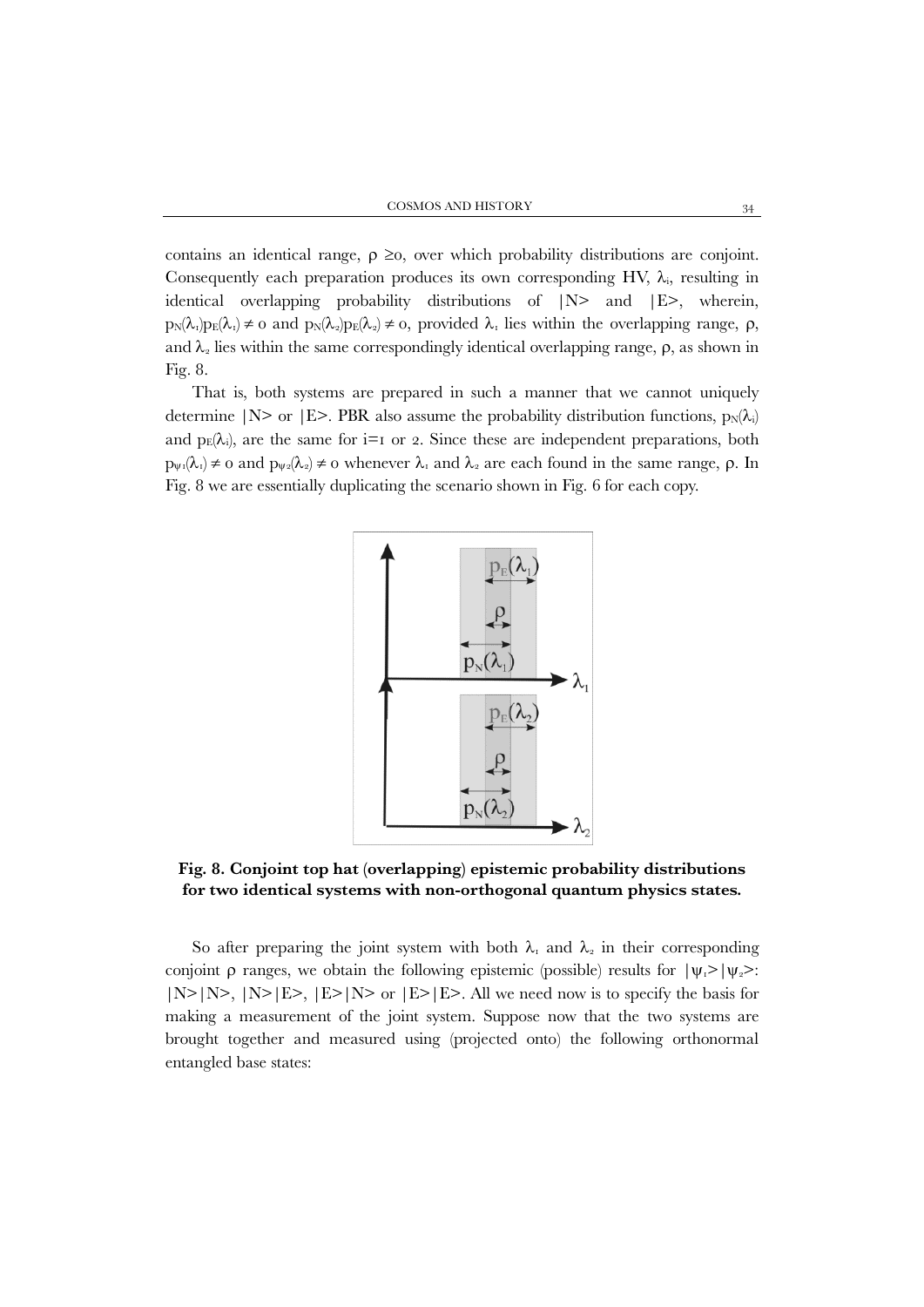$$
|1>=(|N>|S>+|S>|N>)/\sqrt{2},
$$
  
\n
$$
|2>=(|N>|W>+|S>|E>)/\sqrt{2},
$$
  
\n
$$
|3>=(|E>|S>+|W>|N>)/\sqrt{2},
$$
 and,  
\n
$$
|4>=(|E>|W>+|W>|E>)/\sqrt{2}.
$$
 eqns. or.

These four states are maximally entangled and orthogonal  $\langle \leq i | j \rangle = 0$ , unless  $i = j$ , and then  $\leq i|i\rangle = i$ .) Consequently the probability for obtaining a result, i, P(i| $\psi_1\psi_2$ ), given that the joint wave function,  $|\psi_1 \psi_2 \rangle = |\psi_1 \rangle |\psi_2 \rangle$ , can be expressed in a similar manner as for the simple case above. Following the above example and the Born rule, we have for the joint probability,

 $P(i|\psi_1\psi_2) = \langle \psi_1\psi_2 | i \rangle \langle i|\psi_1\psi_2 \rangle = \iint M(i|\lambda_1,\lambda_2)p_{\psi_1}(\lambda_1)p_{\psi_2}(\lambda_2)d\lambda_1 d\lambda_2$ 

where the probability of obtaining a joint measurement, M, of state  $|i\rangle$  now depends on two HVs,  $\lambda_1$  and  $\lambda_2$  and we write it accordingly as a conditional (Bayesian) probability,  $M(i|\lambda_1,\lambda_2)$ . Consequently, we cover all of our four bases and find for any chosen pair of HVs,  $\lambda_1$  and  $\lambda_2$ ,  $M(I|\lambda_1,\lambda_2) + M(2|\lambda_1,\lambda_2) + M(3|\lambda_1,\lambda_2) + M(4|\lambda_1,\lambda_2) = I$ . This says that the probabilities of obtaining a result for i,  $1 \le i \le 4$ , now depends on both given  $\lambda_1$  and  $\lambda_2$  values. Change those values and the individual  $M(i|\lambda_1,\lambda_2)$  may change, as in the case of the quarter and dime; but they will always sum to unity regardless whether or not the chosen values of  $\lambda_1$  and  $\lambda_2$  fall within the ranges of  $\rho \geq 0$ .

The question is: what are the probabilities of the results of measurement using (projecting onto) these entangled base states according to the Born rule of quantum physics? It isn't too difficult to see that there are four cases in which we get predictions of zero probabilities—the result of a measurement will be to not find a specific result.

As we see next this fact leads to a contradiction if  $\lambda_1$  and  $\lambda_2$  fall within the overlapping ranges of  $\rho$ , thus producing non-vanishing conjoint probability distributions. It is here where the independence and conjointness of the two individually overlapping probability distributions,  $p_{\psi_1}(\lambda_1)p_{\psi_2}(\lambda_2) \neq 0$ , play their roles.

In the first case, consider  $P(1|NN) = \langle NN | 1 \rangle \langle 1 | NN \rangle = 0$  as can be seen by inspection of eqns. 01. Therefore,  $\iint M(r|\lambda_1,\lambda_2)p_N(\lambda_1)p_N(\lambda_2)d\lambda_1d\lambda_2$  must be 0. But since  $\lambda_1$ and  $\lambda_2$  have non-vanishing probability distributions,  $p_N(\lambda_1)p_N(\lambda_2) \neq 0$ , it follows that  $M(1|\lambda_1,\lambda_2)=0$ . A similar line of reasoning applies to  $P(2|NE) = \langle NE \rangle = \langle 2 \rangle \langle 2|NE \rangle = 0$ , where  $p_N(\lambda_i)p_E(\lambda_i) \neq 0$ , and for  $P(3|EN) = \langle EN | 3 \rangle \langle 3| EN \rangle = 0$ , where  $p_E(\lambda_1)p_N(\lambda_2) \neq 0$ , and finally for  $P(4|EE) = \langle EE | 4 \rangle \langle 4| EE \rangle = 0$ , where  $p_E(\lambda_i)p_E(\lambda_i) \neq 0$ . Remember we are assuming that  $p_{\psi_1}(\lambda_1)p_{\psi_2}(\lambda_2) \neq 0$ , corresponding to  $\lambda_1$  and  $\lambda_2$  each falling within the range of  $\rho$  and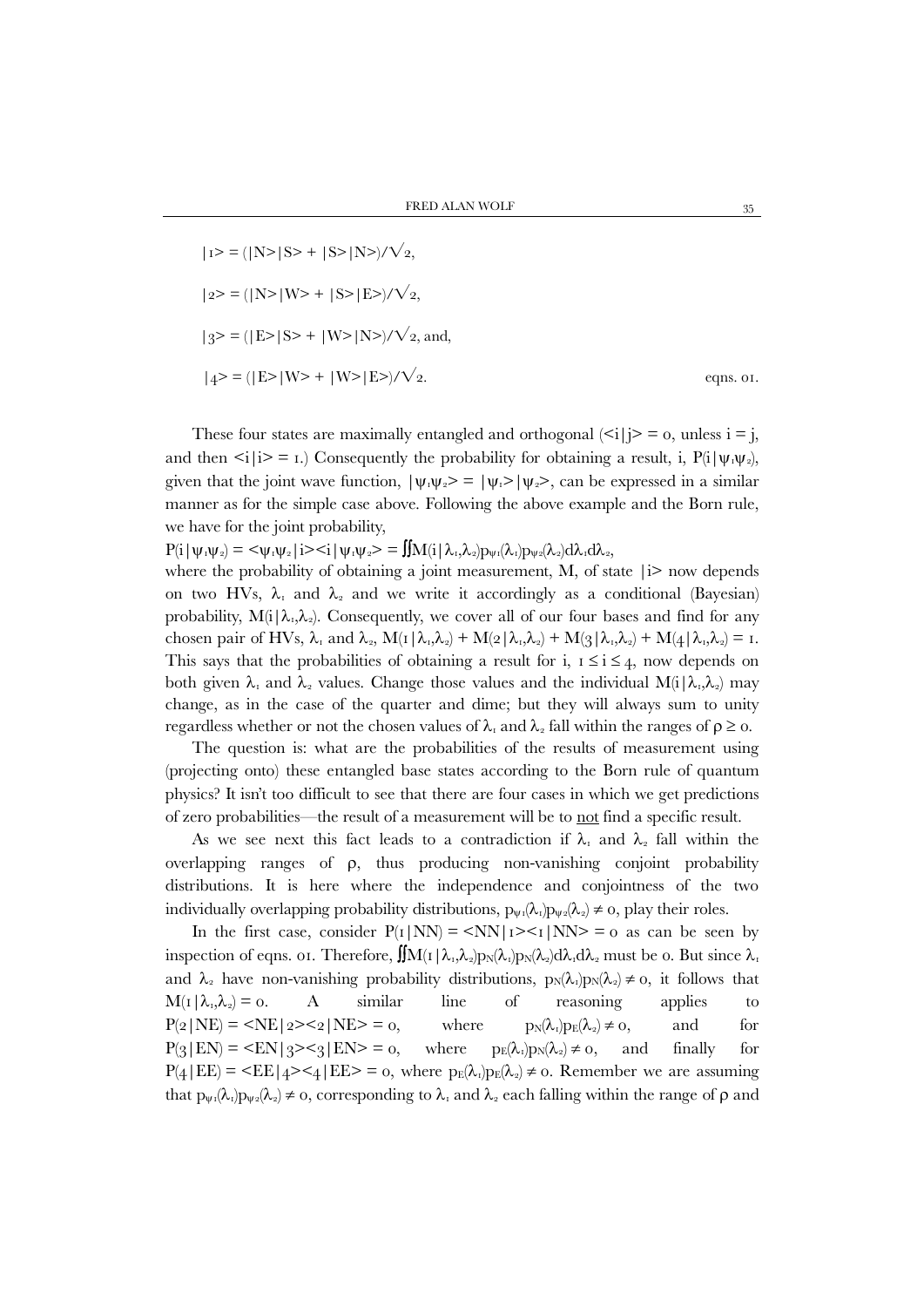these are the only cases of concern.

Therefore we would conclude for these particular values of  $\lambda_1$  and  $\lambda_2$ , within the ranges of  $\rho$  where  $p_{\psi_1}(\lambda_1)p_{\psi_2}(\lambda_2) \neq 0$ , in each of the vanishing probabilities,  $P(i|\psi_1\psi_2) = 0$ , we must have  $M(1|\lambda_1,\lambda_2) = 0$ ,  $M(2|\lambda_1,\lambda_2) = 0$ ,  $M(3|\lambda_1,\lambda_2) = 0$ , and  $M(4|\lambda_1,\lambda_2|=0,$  which contradicts the equation:  $M(r|\lambda_1,\lambda_2) + M(r|\lambda_1,\lambda_2) + M(r|\lambda_1,\lambda_2) + M(r|\lambda_1,\lambda_2) = r$ , which is valid for all values of  $\lambda_1$  and  $\lambda_2$ . The only way out of the contradiction is, of course, to deny the nonvanishing overlapping probability distributions, where  $\lambda_1$  and  $\lambda_2$  are within the supported "overlapping" ranges of values of  $\rho$ ,  $p_{\psi}(\lambda_1)p_{\psi}(\lambda_2) \neq 0$ , can ever occur. Thus  $P(I|NN) = o$  implies that  $p_N(\lambda_1)p_N(\lambda_2) = o$ ,  $P(2|NE) = o$  implies that  $p_N(\lambda_1)p_E(\lambda_2) = o$ ,  $P(3|EN) = o$  implies that  $p_E(\lambda_1)p_N(\lambda_2) = o$ , and  $P(4|EE) = o$  implies that  $p_E(\lambda_1)p_E(\lambda_2) = o$ . In each case it's necessary and sufficient that only one of the pairs of  $p_{\psi i}(\lambda_i)$  need vanish to rule out any overlap and thus rule in that all such  $\psi_i$ s are ontological. Having either  $p_{\psi i}(\lambda_i)$  vanish means  $p_{\psi i}(\lambda_i)p_{\psi 2}(\lambda_2)=0$ , and consequently since both  $\psi_1$  and  $\psi_2$  are either N or E then the condition  $p_{\psi_1}(\lambda_1)p_{\psi_2}(\lambda_2) \neq 0$  is equally ruled out for each  $\psi_i$ . Thus for any pair of nonorthogonal  $\psi$ <sub>i</sub>s, the Born rule of quantum physics cannot be satisfied, if their respective HV probabilities overlap.

#### *Simple illustration of the BPR theorem for two states*

Of course, it could be that for most values of  $\lambda_1$  and  $\lambda_2$ , outside the range of  $\rho$ , or indeed if  $\rho = 0$ , the condition  $p_{\psi_1}(\lambda_1)p_{\psi_2}(\lambda_2) = 0$  need not arise to have  $P(i|\psi_1\psi_2)=0$  and for these cases no contradiction arises. To further clarify the argument consider Fig. 9, where I show a possible set of conditional measurement probability distributions,  $M(i|\lambda_1,\lambda_2)$ , consistent with nonoverlapping top hat probability distributions shown in Fig. 8 with  $\rho = 0$ . Each conditional measurement probability distribution consists of a quilt of four patches with  $M(i|\lambda_1,\lambda_2)$  being constant in each patch and  $i \in (1,4)$ . The darkest patch has  $M(i|\lambda_1,\lambda_2) = o$ , the light grey patches have  $M(i|\lambda_1,\lambda_2) = .25$ , and the nearly white patch has  $M(i|\lambda_1,\lambda_2)=0.50$ . One can see by inspection that  $M(r|\lambda_1,\lambda_2) + M(2|\lambda_1,\lambda_2) + M(3|\lambda_1,\lambda_2) + M(4|\lambda_1,\lambda_2) = r$  for any pair of values,  $(\lambda_1,\lambda_2)$ , in the quilt. So long as  $\rho = 0$ , we never see any contradiction arising with the Born Rule because the disjoint probability distributions,  $p_{\psi}(\lambda_i)$  and  $p_{\psi}(\lambda_2)$ , are consistently defined within the same boundaries as the quilted measurement probabilities,  $M(i|\lambda_1,\lambda_2)$ . It is only when  $p_{\psi_1}(\lambda_1)$  and  $p_{\psi_2}(\lambda_2)$  exceed those quilted boundaries that contradictions arise as indicated next.

If we have  $\rho > 0$ , then these measurement probabilities,  $M(i|\lambda_1,\lambda_2)$ , lead to contradiction with the Born rule. To see this in each of the four cases, let us again consider our conjoint top hat probability distributions, as shown in Fig. 7 such that,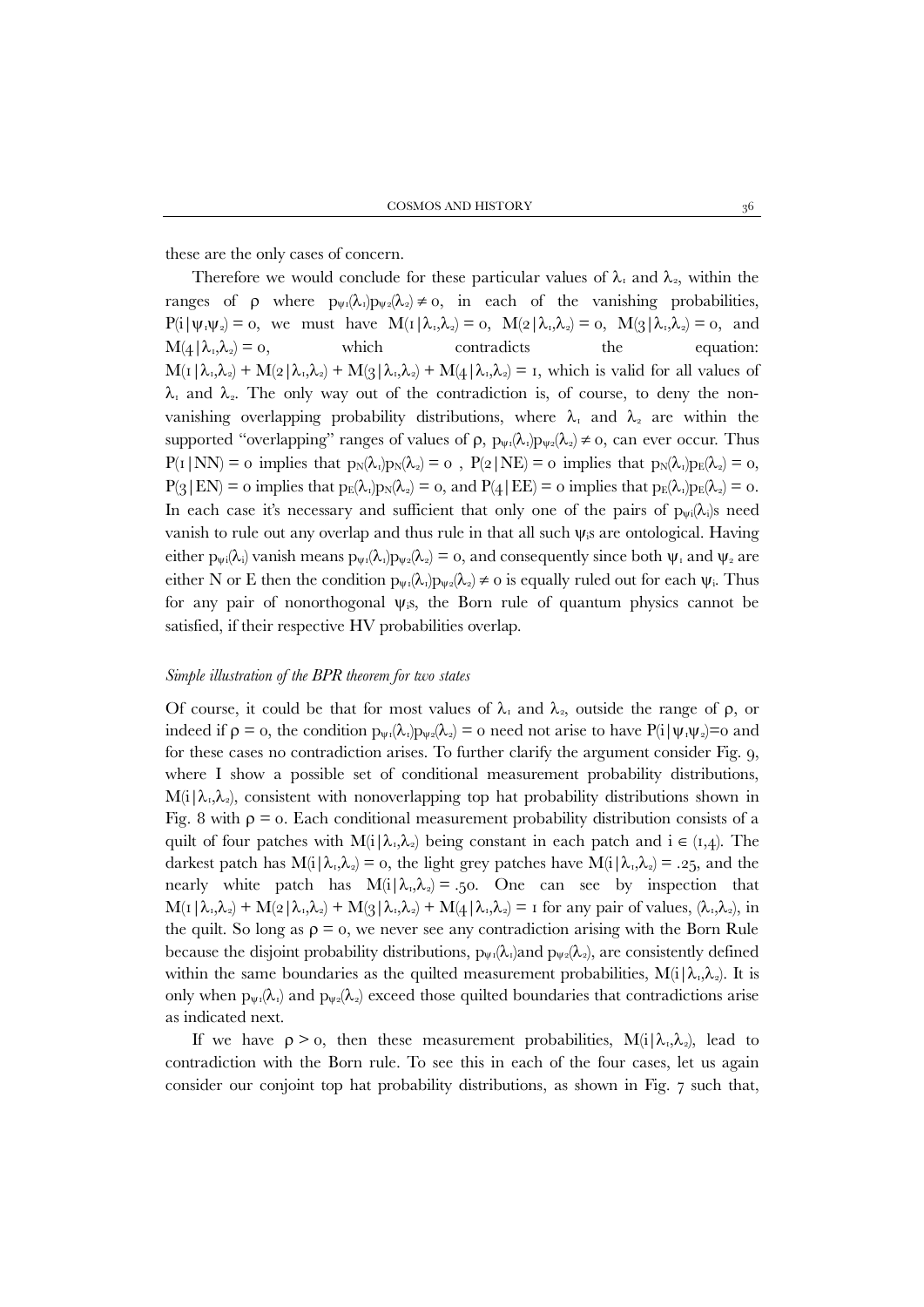$p_N(\lambda_1) = p_N(\lambda_2) = 1/(1 + \rho/2)$  in the p-extended range, when  $0 \le \lambda_1 \le (1 + \rho/2)$  and  $0 \leq \lambda_2 \leq (1 + \rho/2)$ , resp., and 0 elsewhere. And similarly for  $p_E(\lambda_1) = p_E(\lambda_2) = 1/(1 + \rho/2)$  in the p-extended ranges,  $(1 - \rho/2) \le \lambda_1 \le 2$  and  $(I - \rho/2) \leq \lambda_2 \leq 2$ , resp., and o elsewhere. Consequently we have the normalized probabilities,  $\int p_N(\lambda_i)d\lambda_i = \int p_E(\lambda_i)d\lambda_i = I$ , for  $i = I, 2$ .



**Fig. 9. Three dimensional views of quilted, stepped, conditional measurement probabilities, M(i|**λ**1,**λ**2), consistent with disjoint top hat probability distributions for two identical systems with non-orthogonal quantum physics states.**

**Case 1.** Let us now examine the first case where  $P(I|NN) = \langle NN | I \rangle \langle I| NN \rangle = \iint M(I|\lambda_1,\lambda_2)p_N(\lambda_1)p_N(\lambda_2)d\lambda_1 d\lambda_2 = 0$ , according to the Born Rule. There is no problem for  $0 \leq \lambda_1 \leq I$  and  $0 \leq \lambda_2 \leq I$ ; we simply have on this patch of the  $\lambda$ -quilt,  $M(I|\lambda_1,\lambda_2) = 0$ . However in the overlapping ranges,  $1 < \lambda_1 \leq (1 + \rho/2)$  and  $1 < \lambda_2 \leq (1 + \rho/2)$ ,  $M(1 | \lambda_1, \lambda_2) = .5$ , and consequently  $P(I|NN) = \rho^2/[8(I + \rho/2)^2] \neq 0$ , in contradiction of the Born Rule.

**Cases 2, 3, and 4**. A similar line of reasoning applies for the other cases:  $P(2|NE) = \langle NE | 2 \rangle \langle 2 | NE \rangle = \iint M(2|\lambda_1,\lambda_2)p_N(\lambda_1)p_E(\lambda_2)d\lambda_1 d\lambda_2 = 0,$  $P(\text{3}|EN) = \text{2} \leq 3|EN \rangle = \iint M(\text{3}|\lambda_1,\lambda_2) p_E(\lambda_1) p_N(\lambda_2) d\lambda_1 d\lambda_2 = 0,$  and  $P(4|EE) = \langle EE | 4 \rangle \langle 4|EE \rangle = \iint M(4|\lambda_1,\lambda_2)p_E(\lambda_1)p_E(\lambda_2)d\lambda_1d\lambda_2 = 0$ , according to the Born Rule.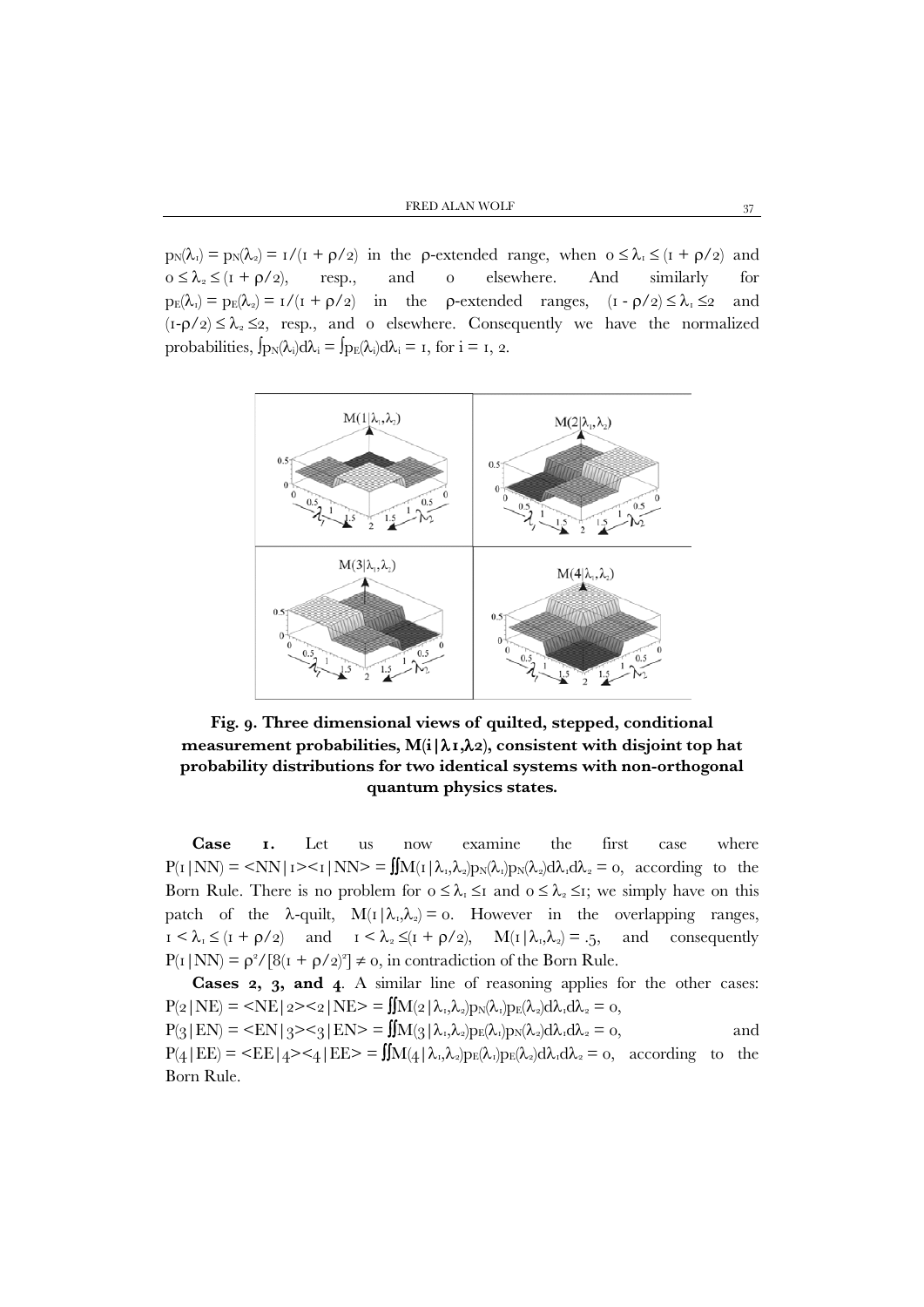Of course, in each case, in the limit where  $\rho \rightarrow o$ , no contradiction arises and the correct results for the measurement probabilities are obtained. Thus, e.g., from the top right hand corner of Fig. 8 dealing with measurements projected onto the |2> state we find:  $P(z|NE) = \langle NE | 2 \rangle \langle 2| NE \rangle = \iint M(z|\lambda_1,\lambda_2)p_N(\lambda_1)p_E(\lambda_2)d\lambda_1 d\lambda_2 = 0,$  $P(2|NN) = \langle NN | 2 \rangle \langle 2 | NN \rangle = \iint M(2|\lambda_1,\lambda_2)p_N(\lambda_1)p_N(\lambda_2)d\lambda_1 d\lambda_2 = .25,$  $P(2|EN) = \langle EN | 2 \rangle \langle 2| EN \rangle = \iint M(2|\lambda_1,\lambda_2) p_E(\lambda_1) p_N(\lambda_2) d\lambda_1 d\lambda_2 = .50,$  and  $P(2|EE) = \langle EE | 2 \rangle \langle 2|EE \rangle = \iint M(2|\lambda_1,\lambda_2)p_E(\lambda_1)p_E(\lambda_2)d\lambda_1 d\lambda_2 = .25$ , all consistent with the Born Rule leading to unity probability when summed. Similar results follow for all the other measurements projected onto the  $|i\rangle$  state, with  $i = 1, 3,$  and 4.

## DISCUSSION OF PART I: DISJOINT HV→REAL QWFS

To prove or disprove whether or not any general OWF,  $|\alpha\rangle$  is ontic is quite an accomplishment even for a limited HV, but clever, approach as taken by PBR. To establish that a given  $|\alpha\rangle$  is ontic, you have to construct an argument showing that for any other QWF,  $|\beta\rangle$ , even when  $\langle \beta | \alpha \rangle \neq 0$ , it is always possible to find such a contradiction as shown above. PBR use *n* identically prepared and uncorrelated independent QWFs (I looked at *n*=2) generating a QWF,  $|\Psi\rangle = |\psi_1\rangle |\psi_2\rangle \dots |\psi_n\rangle$ , where each OWF is either  $|\alpha\rangle$  or  $|\beta\rangle$ .  $|\psi\rangle$  is projected onto an entangled OWF measuring device (a combination of various gates and other devices used in quantum computers called a measurement circuit) that jointly measures the *n* systems in such a manner that there is always at least one of the  $2<sup>n</sup>$  QWFs predicted with zero probability. Indeed this is a very clever idea as one can nearly always show<sup>[16](#page-18-0)</sup> that  $|\Psi\rangle$ , being a product of independent QWFs, must consist of independent ontic states.

On the other hand if a measurement of a state with zero probability ever occurs (e.g., corresponding to an EN measurement when a not-EN state was prepared, indicating a violation of the predicted quantum probabilities, does that indicate Einstein was right after all and quantum physics is ontologically incomplete?<sup>17</sup>

Could this be proven experimentally? All one would need to do is show that the condition of never finding a zero probability case in any the 2*<sup>n</sup>* possible cases would possibly do it. Suppose that indeed one were to find all (measurement) projections onto such entangled base states devices never occurring with zero probability.<sup>[18](#page-18-2)</sup> According to

<span id="page-18-0"></span><sup>&</sup>lt;sup>16</sup> PBR also carry out an error analysis to complete their proof.

<span id="page-18-1"></span><sup>&</sup>lt;sup>17</sup> Such a violation would tell us that it is possible, i.e., not in conflict with experimental results, that the wavefunction is epistemic.

<span id="page-18-2"></span> $18$  Matt Leifer in an email to me pointed out that from any epistemic HV theory, you can always construct one that is ontological and gives exactly the same predictions. Such an argument is given in M. Schlosshauer and A. Fine, "Implications of the Pusey-Barrett-Rudolph no-go theorem."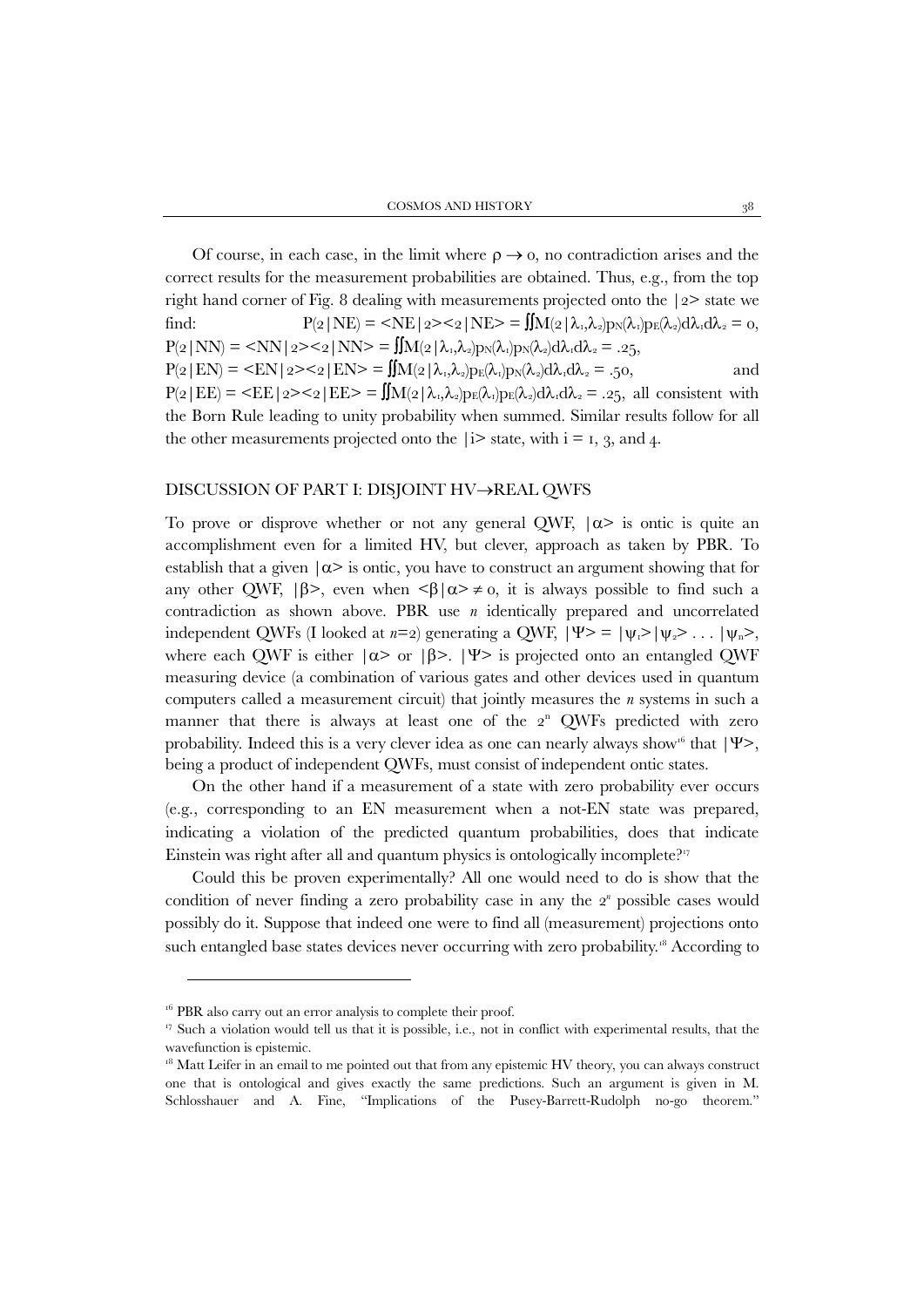PBR the epistemic nature of QWFs in violation of quantum physics, would be established. Einstein would emerge victorious and we would need a new physics beyond quantum physics.

In summary we have a logical proof here: For two or more QWFs the Born rule (TBR) implies disjoint HV probability distributions (DPD), TBR→DPD. However DPD does not necessarily imply the Born rule, **~**(DPD→TBR). They are not equivalent. The important statement of PBR is that conjoint probability distributions (CPD) violate the Born rule, (CPD**~**TBR). That means CPD make the quantum state unknown and hence epistemological. CPD mean the quantum state is not fixed by a determination of the HV. A given HV will produce more than one quantum state possibility—hence the quantum state is epistemological. Since **~**CPD is the same as DPD and CPD implies a negation of the Born rule, CPD $\rightarrow$  TBR, reversing the logic we get TBR $\rightarrow$  CPD so TBR $\rightarrow$ DPD.

Let me add a few more comments. I believe that until the ontology/epistemology issue is fully resolved (although readers may believe it already resolved after reading Part I in this article), we still have the "measurement problem" that stimulated such considerations as given by PBR, Bell, Bohm, and many others. We also still have the nonlocality issue to deal with. Perhaps PBR can resolve this issue. Ontologically speaking, what does it mean to have nonlocal influences? What does it mean to have an observer effect (collapse of the QWF)? Does the PBR solution resolve these problems?

Consider the effect of observation on an ontic QWF. Does a human being alter the QWF simply by making an observation? If the QWF is ontic then we have a real observer effect—observation (including nonlocal) indeed alters the QWF and therefore reality. That would mean that mind is inextricably tied into matter; they are truly entangled and such a finding could lead to breaking discoveries in the study of consciousness. On the other hand, if the QWF proves to be epistemic (as defined by PBR) in violation of the Born probability rule, observation is simply the usage of the Bayesian approach to probabilities wherein new information simply changes what we know, but leaves reality unscathed—at least what we mean by ontic reality.

So let me summarize what we have garnered from PBR. Quantum wave functions are functions. That means they may depend on values of hidden variables to obtain values for themselves. Such hidden variables, like those found in thermodynamical functions, form probability distributions. Consequently if quantum wave functions

 $\overline{\phantom{a}}$ 

[http://arxiv.org/abs/1203.4779.](http://arxiv.org/abs/1203.4779) Consequently Leifer doesn't think it is possible to establish that the QWF is epistemic purely by experiment. I wish to thank Matthew Pusey and particularly Matt Leifer for many helpful comments concerning quantum physics and epistemology.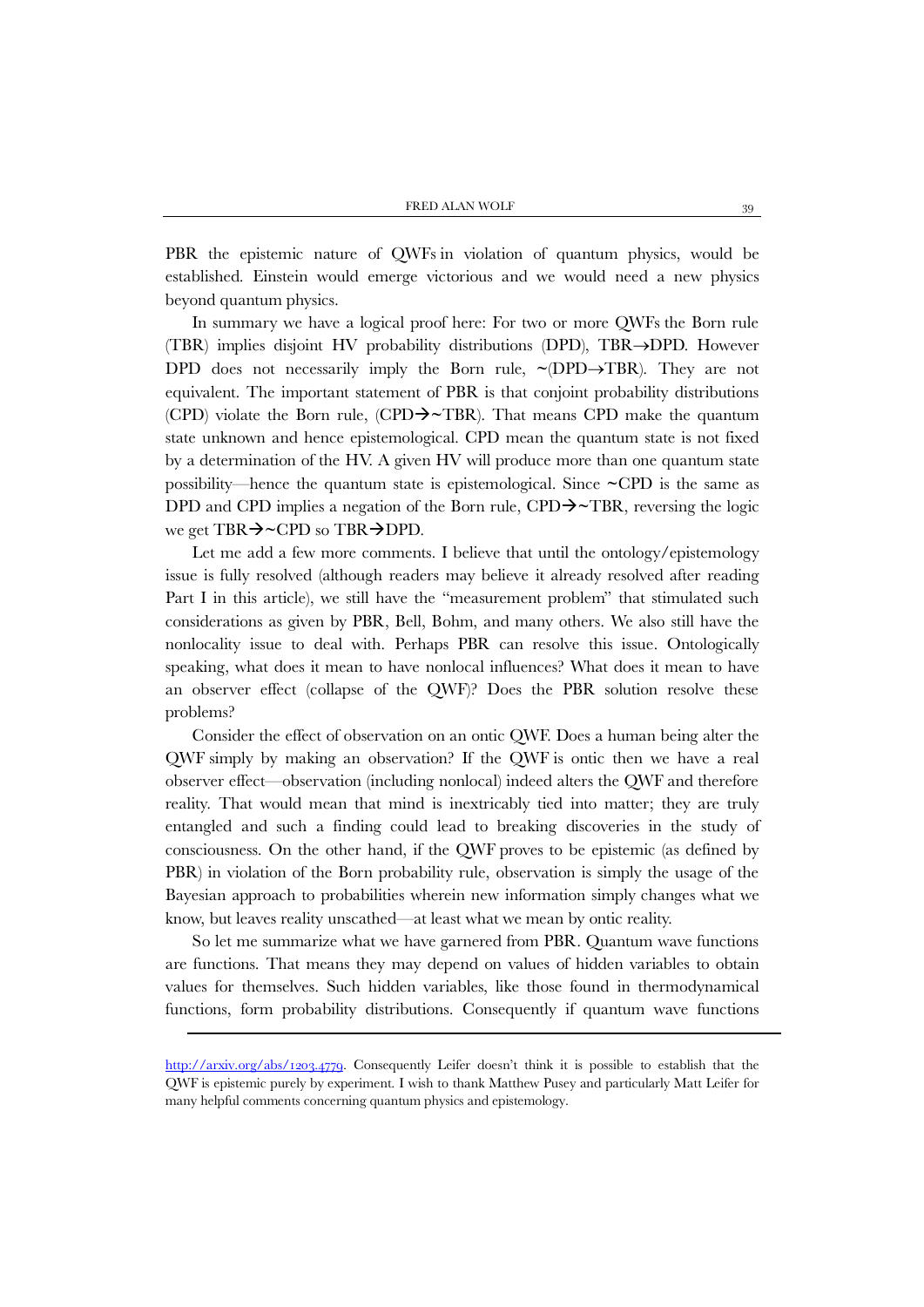must be constructed from such distributions of hidden variables, these distributions never can have overlaps. Overlapping distributions indicate lack of knowledge of the quantum wave function and therefore represent an epistemological situation which as a consequence leads to a violation of the Born rule of probability conservation. In brief to make quantum wave functions be at least as real (and therefore ontological) as say pressure is in thermodynamics their HV distributions must never overlap.

In the everyday world of our observations non-overlapping of probabilities means disjointed distributions, as seen, e.g., in Fig. 4, that lead to a world of objects behaving the laws of classical physics. In this next part of this article we shall consider another aspect of the epistemological/ontological question. Here the results of Bernhard Kochen & Ernst Paul Specker<sup>[19](#page-20-0)</sup> (KS) will play a gigantic role. An inequality based on the KS theorem formed by four physicists: Alexander A. Klyachko, M. Ali Can, Sinem Binicioğlu, and Alexander S. Shumovsky (KCBS) will be discussed next and will contradict the results of PBR by showing that the assumption of PBR that HVs must lie within disjointed probability distributions cannot reproduce actual measurements made on quantum physical systems having single quantum wave functions.

# PART II: HIDDEN VARIABLES: CONTEXTUALITY AND NON-**CLASSICALITY**

From what we have observed in Part I, given the validity of quantum physics, QWFs are to taken as real "out there" stuff if they can be based upon individual distributions of hidden variables that are not overlapping (disjointed). If on the other hand their hidden variable distributions overlap then the quantum wave functions will not reproduce the Born rule which merely takes into account the various probabilities predicted for various outcomes according to quantum physics. This violation of the Born rule would imply that quantum wave functions are not ontological but must be epistemological. In brief the violation would indicate quantum wave functions are not real and "out there" but merely a calculation tool.

So it would seem that reality of QWFs depends on how they represent the values of objects—their variables—hidden or not. In classical physics we encounter something similar in the field of thermodynamics. For example, we picture an ideal gas of N particles with each particle having a position, x, and a momentum, mv. We never actually observe these hidden variables but take it that the pressure, P, of such an enclosed gas in a volume, V, is given by  $N \leq mv^2 > /3V$ , where  $\leq mv^2$  denotes twice the

<span id="page-20-0"></span><sup>19</sup> Kochen, S. & Specker, E. P. "The Problem of Hidden Variables in Quantum Mechanics." *J. Math. Mech*. **17,** 59 (1967)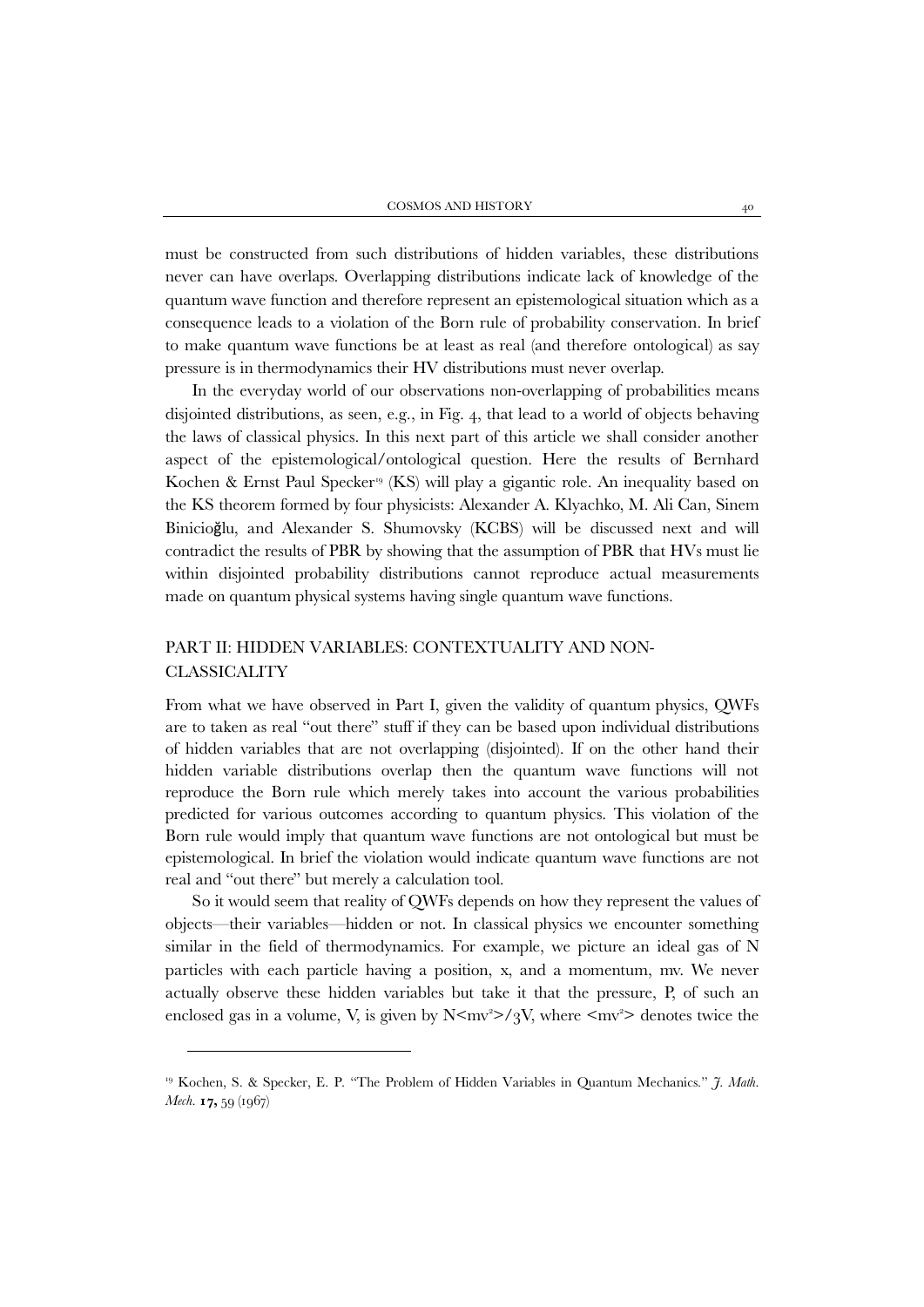average (expected) kinetic energy of a particle. Hence by calculating PV times 3/2 and dividing by the number of particles in the gas, N, we can determine the average kinetic energy of each particle. Our knowledge of each actual particle's kinetic energy is hidden from us, so we take that knowledge to be epistemological. Even so we take it that each particle really has a kinetic energy. We call such considerations the realm of classical physics.

## *Classicality: an example*

Classicality also implies something more about hidden variables. Let me now look at a simple example one that will have far reaching implications for non-classicality. Take a coin. Examine carefully to see that it has two different sides heads (H) and tails (T). Suppose we assign a numerical value to each observed side say  $a = +1$  for H and  $a = -1$  for T. Now if we flip the coin, let it land, and observe one side; we can take our value assignment, say  $+1$ , for our H observation to be real and that the other unobserved side's value, −1, also to be real, unobserved, but nevertheless still "out there." We, in our everyday observations, take the world to consist of such objects and assign values to our observations even though we usually never actually see or count them all.

Now suppose we have five such coins. Further suppose we never actually see all the distributed values of the coins—that is they are hidden variables. We further suppose the coins are each contained in separate sectors of the apparatus shown in Fig. 9, so that upon performing a measurement we only see two adjoining coins. Even so, counting on the reality of the coins, it is not difficult to see that after flipping and landing, there are  $32$   $(2^5)$  possible ways these five coins can show a side. If we assign a label,  $A_k$ , to designate the observation of the indicated values,  $a_k = \pm i$ , associated with coin k and then multiple consecutive values,  $a_k a_{k+1}$ , corresponding (as shown in Fig. 10) to the observed pair of adjacent coins we can compute the following sum,  $S_i$ , expressed as a function of the values,  $a_k$ ,  $k \in (1, 2, 3, 4, 5)$  for a given run j (a run means flipping all five coins at once):

$$
S_j (a_1, a_2, a_3, a_4, a_5) = \sum_k a_k a_{k+1} = a_1 a_2 + a_2 a_3 + a_3 a_4 + a_4 a_5 + a_5 a_1,
$$
  
(k modulo 5) eqn. 02.

Only two coins are visible after flipping all five coins simultaneously. Which two can be viewed depends on the rotating pie sector that randomly can click into one of five possible positions obscuring three of the coins and exposing any two adjacent coins. We take it that the rotating pie sector is rotated after each flip before any observation is carried out.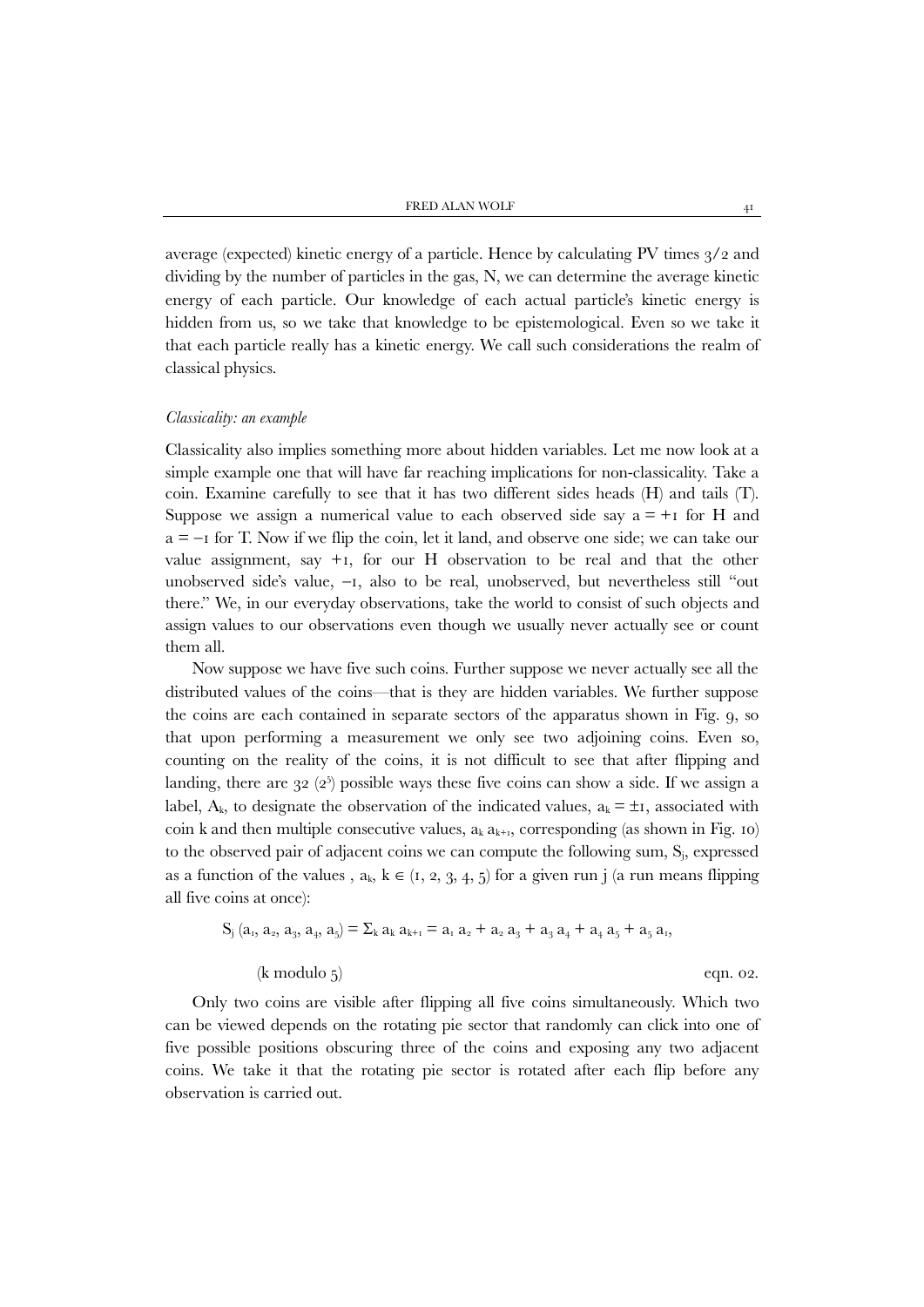

**Fig. 10. Non-Contextuality measurements of two coins out of five. The pie sector (in gray) can rotate and click into positions where only two adjacent coins are visible at a time. Here coins 3 and 4 are observed while the remaining coins are hidden from view.**

What is the lowest value  $S_i$  can take? Clearly the lowest value for  $S_i$  would occur when each term of eqn. 02 has the value −1. This could be arranged by having each ak of the first four terms with alternate values, but then regardless of the sign of  $a_1$  the fifth term must have value +1. Taking all possible ways these values can be assigned such that four terms each have the value  $-i$ , one remaining term must always have value  $+i$ ; it is not difficult to see that in every such hidden alternate  $a_k$  values assignment,  $S_i = -3$ .

After a single flipping of all five coins, let us examine a typical pair of terms, such as  $a_1 a_2$  and  $a_3 a_3$ . The question we ask is: can the value of  $a_2$  depend on which of the two terms it is a part of? Commonsense tells us that the answer is no—whatever happens to coin  $\bar{1}$  or coin  $\bar{3}$  cannot influence what happens to coin 2. Mathematically we say the probabilities for all such terms consist of joint probabilities and therefore independent probabilities. We label this as a *non-contextual* situation—all such situations wherein measurements of a system's properties (here  $A_k$ ) are able to be defined independently of both their own measurements and the measurements of any other systems (say  $A_{k\pm 1}$ ) define what is meant by non-contextuality.

In Table 1 I have shown just how  $S_i$  is computed for five separately weighted coins for each run, j. I have arbitrarily assigned consistent probabilities for heads (tails) to appear for each coin separately: for  $a_1 = \pm 1$ ,  $p_1 = 0.1$ ,  $0.9$ ;  $a_2 = \pm 1$ ,  $p_2 = 0.9$ ,  $0.1$ ;  $a_3 = \pm 1$ ,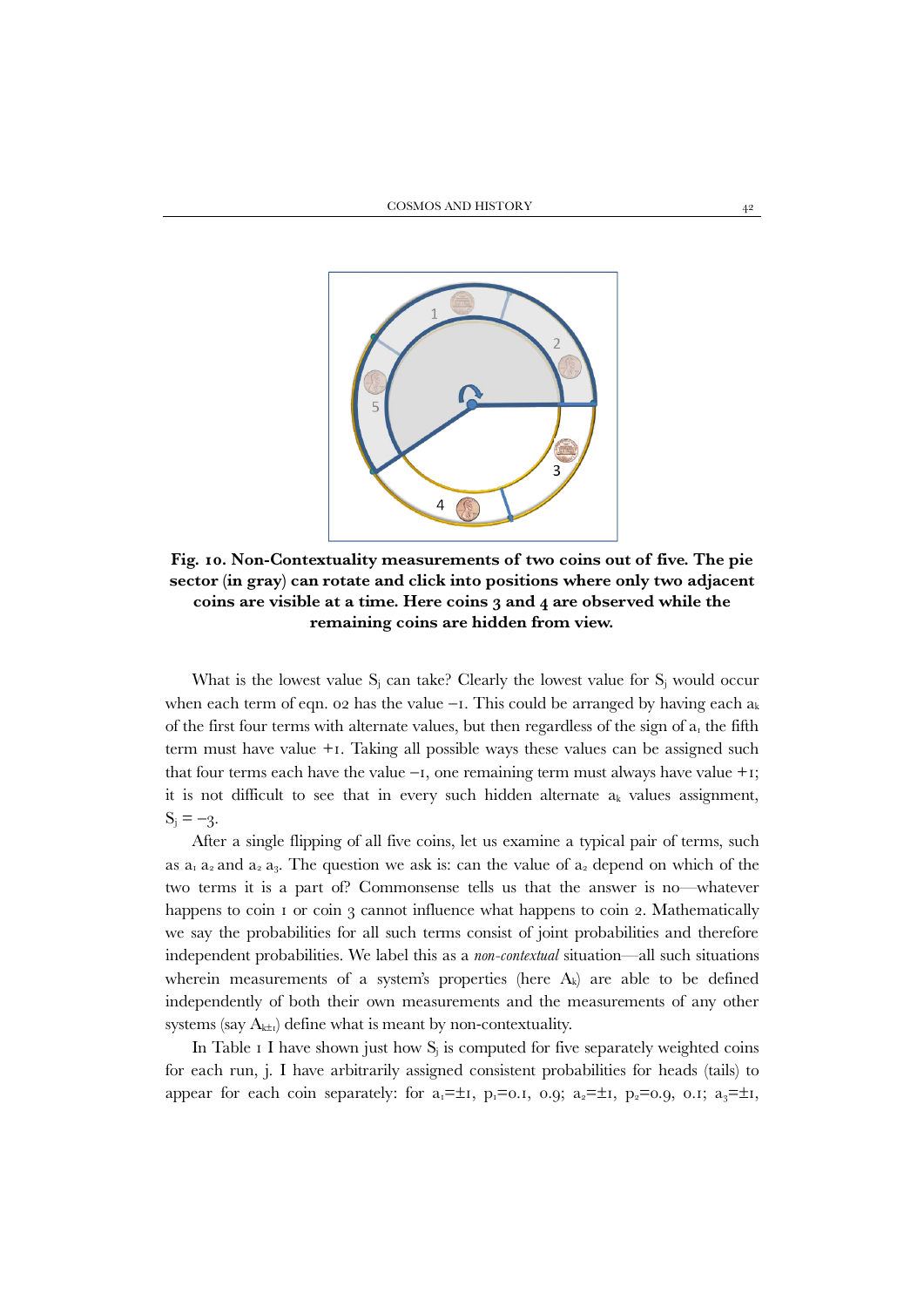$p_3 = 0.1$ , 0.9;  $a_4 = \pm 1$ ,  $p_4 = 0.9$ , 0.1; and for  $a_5 = \pm 1$ ,  $p_5 = 0.1$ , 0.9 where the plus sign indicates the 1st value for p, and the minus sign indicates the 2nd. Thus the probability,  $P_i$ , (where j indicates the number for a particular run) for each five-coin toss distribution of H and T is the product  $p_1 p_2 p_3 p_4 p_5$ .

|                       |         | $a_1$   $a_2$ | a <sub>3</sub> | $a_4$        | a <sub>5</sub> | $a_1 a_2$ | a <sub>2</sub> a <sub>3</sub> | $a_3 a_4$    | $a_4a_5$     | $a_5a_1$     | $S_i$        | P <sub>i</sub> | $S_i P_i$  | $P_1a_1a_2$ | $P_1a_2a_3$ | $P_1a_3a_4$ | $P_1a_4a_5$ | $P_1a_5a_1$ |
|-----------------------|---------|---------------|----------------|--------------|----------------|-----------|-------------------------------|--------------|--------------|--------------|--------------|----------------|------------|-------------|-------------|-------------|-------------|-------------|
| 1                     |         |               |                |              | 1              |           |                               |              |              |              | 5            | 0.00729        | 0.03645    | 0.00729     | 0.00729     | 0.00729     | 0.00729     | 0.00729     |
| $\overline{c}$        |         | $\mathbf{1}$  | $\overline{1}$ |              | $-1$           |           | 1                             | $\mathbf{1}$ | $-1$         | $-1$         | 1            | 0.00081        | 0.00081    | 0.00081     | 0.00081     | 0.00081     | $-0.00081$  | $-0.00081$  |
| 3                     |         | $\mathbf{1}$  | $\overline{1}$ | $-1$         | 1              |           |                               | $-1$         | $-1$         |              | 1            | 0.00081        | 0.00081    | 0.00081     | 0.00081     | $-0.00081$  | $-0.00081$  | 0.00081     |
| $\overline{4}$        |         | $\mathbf{1}$  | $\mathbf{1}$   | $-1$         | $-1$           | 1         | 1                             | $-1$         | $\mathbf{1}$ | $-1$         | 1            | 0.00009        | 0.00009    | 0.00009     | 0.00009     | $-0.00009$  | 0.00009     | $-0.00009$  |
| 5                     |         | $\mathbf{1}$  | $-1$           | $\mathbf{1}$ | 1              | 1         | $-1$                          | $-1$         | 1            | $\mathbf{1}$ | 1            | 0.06561        | 0.06561    | 0.06561     | $-0.06561$  | $-0.06561$  | 0.06561     | 0.06561     |
| 6                     |         | $\mathbf{1}$  | $-1$           | 1            | $-1$           | 1         | $-1$                          | $-1$         | $-1$         | $-1$         | $-3$         | 0.00729        | $-0.02187$ | 0.00729     | $-0.00729$  | $-0.00729$  | $-0.00729$  | $-0.00729$  |
| $\overline{7}$        |         | 1             | - 1            | $-1$         | $\mathbf{1}$   | 1         | $-1$                          | 1            | $-1$         |              | $\mathbf{1}$ | 0.00729        | 0.00729    | 0.00729     | $-0.00729$  | 0.00729     | $-0.00729$  | 0.00729     |
| 8                     |         | $\mathbf{1}$  | $-1$           | $-1$         | $-1$           | 1         | $-1$                          | $\mathbf{1}$ | 1            | $-1$         | 1            | 0.00081        | 0.00081    | 0.00081     | $-0.00081$  | 0.00081     | 0.00081     | $-0.00081$  |
| $\mathbf{Q}$          |         | $-1$          | $\overline{1}$ |              | 1              | $-1$      | $-1$                          | $\mathbf{1}$ | $\mathbf{1}$ | 1            | $\mathbf{1}$ | 0.00081        | 0.00081    | $-0.00081$  | $-0.00081$  | 0.00081     | 0.00081     | 0.00081     |
| 10                    |         | $-1$          | 1              | 1            | $-1$           | $-1$      | $-1$                          | 1            | $-1$         | $-1$         | $-3$         | 0.00009        | $-0.00027$ | $-0.00009$  | $-0.00009$  | 0.00009     | $-0.00009$  | $-0.00009$  |
| 11                    |         | $-1$          | 1              | $-1$         | $\mathbf{1}$   | $-1$      | $-1$                          | $-1$         | $-1$         | 1            | $-3$         | 0.00009        | $-0.00027$ | $-0.00009$  | $-0.00009$  | $-0.00009$  | $-0.00009$  | 0.00009     |
| 12                    |         | $-1$          | 1              | $-1$         | $-1$           | $-1$      | $-1$                          | $-1$         | 1            | $-1$         | $-3$         | 0.00001        | $-0.00003$ | $-0.00001$  | $-0.00001$  | $-0.00001$  | 0.00001     | $-0.00001$  |
| 13                    |         | $-1$          | $-1$           | $\mathbf{1}$ | $\mathbf{1}$   | $-1$      | 1                             | $-1$         | 1            | 1            | $\mathbf{1}$ | 0.00729        | 0.00729    | $-0.00729$  | 0.00729     | $-0.00729$  | 0.00729     | 0.00729     |
| 14                    |         | $-1$          | $-1$           | 1            | $-1$           | $-1$      | 1                             | $-1$         | $-1$         | $-1$         | $-3$         | 0.00081        | $-0.00243$ | $-0.00081$  | 0.00081     | $-0.00081$  | $-0.00081$  | $-0.00081$  |
| 15                    |         | $-1$          | $-1$           | $-1$         | $\mathbf{1}$   | $-1$      | 1                             | 1            | $-1$         | 1            | $\mathbf{1}$ | 0.00081        | 0.00081    | $-0.00081$  | 0.00081     | 0.00081     | $-0.00081$  | 0.00081     |
| 16                    |         | -1            | - 1            | $-1$         | $-1$           | $-1$      | 1                             | 1            | $\mathbf{1}$ | $-1$         | 1            | 0.00009        | 0.00009    | $-0.00009$  | 0.00009     | 0.00009     | 0.00009     | $-0.00009$  |
| 17                    | $-1$    | $\mathbf{1}$  | $\overline{1}$ |              | $\mathbf{1}$   | $-1$      | 1                             | $\mathbf{1}$ | $\mathbf{1}$ | $-1$         | 1            | 0.06561        | 0.06561    | $-0.06561$  | 0.06561     | 0.06561     | 0.06561     | $-0.06561$  |
| 18                    | $-1$    | $\mathbf{1}$  |                | $\mathbf{1}$ | $-1$           | $-1$      |                               | 1            | $-1$         |              | 1            | 0.00729        | 0.00729    | $-0.00729$  | 0.00729     | 0.00729     | $-0.00729$  | 0.00729     |
| 19                    | $-1$    | 1             | $\overline{1}$ | $-1$         | $\mathbf{1}$   | $-1$      | 1                             | $-1$         | $-1$         | $-1$         | $-3$         | 0.00729        | $-0.02187$ | $-0.00729$  | 0.00729     | $-0.00729$  | $-0.00729$  | $-0.00729$  |
| 20                    | -1      | 1             | 1              | $-1$         | $-1$           | $-1$      | 1                             | $-1$         | 1            | 1            | $\mathbf{1}$ | 0.00081        | 0.00081    | $-0.00081$  | 0.00081     | $-0.00081$  | 0.00081     | 0.00081     |
| 21                    | $-1$    | 1             | $-1$           | $\mathbf{1}$ | $\mathbf{1}$   | $-1$      | $-1$                          | $-1$         | $\mathbf{1}$ | $-1$         | $-3$         | 0.59049        | $-1.77147$ | $-0.59049$  | $-0.59049$  | $-0.59049$  | 0.59049     | $-0.59049$  |
| 22                    |         | 1             | - 1            | 1            | $-1$           | $-1$      | $-1$                          | $-1$         | $-1$         |              | $-3$         | 0.06561        | $-0.19683$ | $-0.06561$  | $-0.06561$  | $-0.06561$  | $-0.06561$  | 0.06561     |
| 23                    | - 1     | 1             | $-1$           | -1           | $\mathbf{1}$   | $-1$      | $-1$                          | $\mathbf{1}$ | $-1$         | $-1$         | $-3$         | 0.06561        | $-0.19683$ | $-0.06561$  | $-0.06561$  | 0.06561     | $-0.06561$  | $-0.06561$  |
| 24                    | $-1$    | $\mathbf{1}$  | $-1$           | $-1$         | $-1$           | $-1$      | $-1$                          | 1            | $\mathbf{1}$ | 1            | $\mathbf{1}$ | 0.00729        | 0.00729    | $-0.00729$  | $-0.00729$  | 0.00729     | 0.00729     | 0.00729     |
| 25                    | $-1$    | $-1$          | 1              | 1            | 1              | 1         | $-1$                          | $\mathbf{1}$ | 1            | $-1$         | $\mathbf{1}$ | 0.00729        | 0.00729    | 0.00729     | $-0.00729$  | 0.00729     | 0.00729     | $-0.00729$  |
| 26                    | $-1$    | $\vert$ -1    | 1              | $\mathbf{1}$ | $-1$           | 1         | $-1$                          | 1            | $-1$         | 1            | $\mathbf{1}$ | 0.00081        | 0.00081    | 0.00081     | $-0.00081$  | 0.00081     | $-0.00081$  | 0.00081     |
| 27                    | - 1     | $\vert$ -1    | -1             | $-1$         | -1             | 1         | $-1$                          | $-1$         | $-1$         | $-1$         | $-3$         | 0.00081        | $-0.00243$ | 0.00081     | $-0.00081$  | $-0.00081$  | $-0.00081$  | $-0.00081$  |
| 28                    | -1   -1 |               | 1              | $-1$         | $-1$           | 1         | $-1$                          | $-1$         | 1            | $\mathbf{1}$ | $\mathbf{1}$ | 0.00009        | 0.00009    | 0.00009     | $-0.00009$  | $-0.00009$  | 0.00009     | 0.00009     |
| 29                    | - 1     | $-1$          | $-1$           | 1            | 1              |           | 1                             | $-1$         | 1            | $-1$         | 1            | 0.06561        | 0.06561    | 0.06561     | 0.06561     | $-0.06561$  | 0.06561     | $-0.06561$  |
| 30                    |         | $-1$          | $-1$           | 1            | $-1$           |           | 1                             | $-1$         | $-1$         | 1            | 1            | 0.00729        | 0.00729    | 0.00729     | 0.00729     | $-0.00729$  | $-0.00729$  | 0.00729     |
| 31                    |         | $\lnot$       | - 1            | -1           | 1              | 1         | 1                             | 1            | $-1$         | $-1$         | 1            | 0.00729        | 0.00729    | 0.00729     | 0.00729     | 0.00729     | $-0.00729$  | $-0.00729$  |
| 32                    | $-1$    | $-1$          | - 1            | - 1          | $-1$           |           | 1                             | 1            |              | 1            | 5            | 0.00081        | 0.00405    | 0.00081     | 0.00081     | 0.00081     | 0.00081     | 0.00081     |
| sums<br>$\rightarrow$ |         |               |                |              |                |           |                               |              |              |              | $\Omega$     | 1              | $-1.92$    | $-0.64$     | $-0.64$     | $-0.64$     | 0.64        | $-0.64$     |

**Table 1. Non-Contextuality Table for 5 unequally weighted coins.**

As is easy to see by perusing the table, the minimum value for  $S_i$  (see entry for j=6, e.g.) is indeed  $-3$ . We can also compute S<sub>i</sub> for each possible toss of the five coins multiplied by the probability,  $P_i$ , for that particular set of values:  $S_i P_i$ . We also find that SjPj cannot be less than  $-3$ . If we add up the results found in the column labeled SjPj we get the average or expectation value of these  $A_k A_{k+1}$  measurements, where the brackets, "<>," denote expectation value:

$$
\begin{aligned}\n&\langle S_j \ (A_i, A_2, A_3, A_4, A_5 \rangle > = \sum_j P_j S_j \ (a_i, a_2, a_3, a_4, a_5) \\
&= \sum_j P_j a_1 a_2 + \sum_j P_j a_2 a_3 + \sum_j P_j a_3 a_4 + \sum_j P_j a_4 a_5 + \sum_j P_j a_5 a_1.\n\end{aligned}\n\tag{eqn. 03.}
$$

Since P<sub>i</sub> is a probability, we note that  $\Sigma_i$  P<sub>i</sub> = 1 as given at the bottom of the column labeled P<sub>j</sub>. We also note as expressed in eqn. 03 that the average of the sums,  $\Sigma_i$  P<sub>j</sub> S<sub>j</sub>, is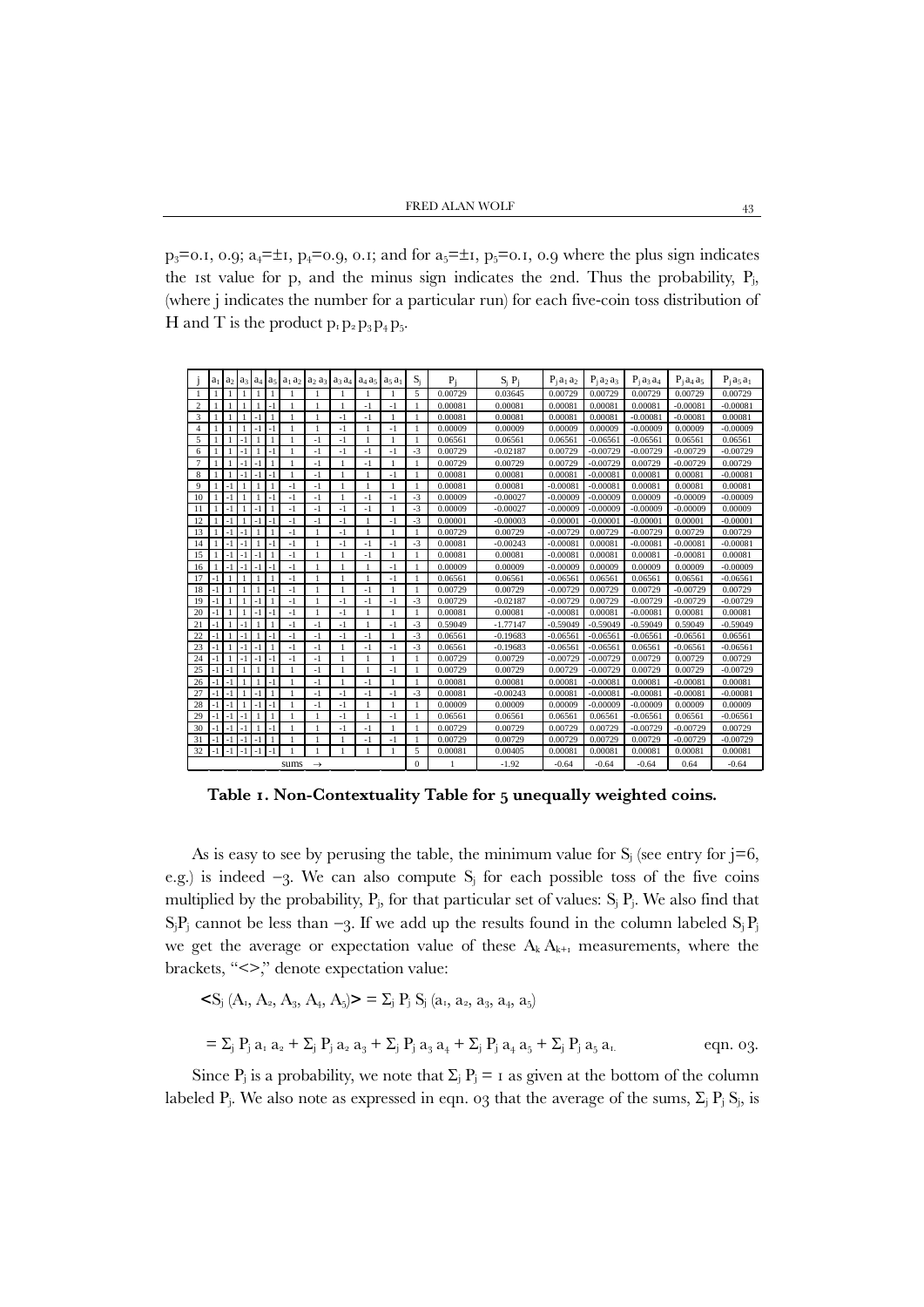the sum of the averages for each term,  $a_k a_{k+i}$ —something we expect to see in a linear equation and can be found in the table at the bottoms of the last five columns. Thus we find that as was the case for  $S_j \ge -3$ , for each j run, the same is true for  $\Sigma_j P_j S_j \ge -3$ , and for each and every  $\Sigma_i$  a<sub>k</sub>  $a_{k+1}$   $P_j$ : Hence:

$$
+  +  +  +  \geq -3.
$$
 eqn. 04.

Eqn. 04 is known as the Klyachko-Can-Binicioğlu-Shumovsky (KCBS) inequality<sup>[20](#page-24-0)</sup> and must apply in any hidden variable theory where the probabilities for all such terms consist of disjoint probabilities and therefore independent probabilities. Note again that in eqn. 04 we write  $\langle A_k A_{k+1} \rangle$  to denote the expectation (same as average) value not necessarily the quantum physical expectation value; that is,

$$
\langle A_k A_{k+1} \rangle = \sum_j P_j a_k a_{k+1}.
$$
eqn. 05.

In the table we find for these so-weighted coins,

$$
\langle S_j (A_1, A_2, A_3, A_4, A_5] \rangle = \sum_j P_j S_j = -1.92 \ge -3,
$$
 eqn. 06.

in compliance with the KCBS inequality.

The important thing to note here is that the value taken by any measurement of  $A_k$ does not change in context when combined with neighboring  $A_{k\pm 1}$ . And I repeat we call such observations non-contextual (e.g. the value obtained for  $A_3$  is independent of  $A_2$  or A4.). So we take note that noncontextual hidden variable measurements are those in which the value of  $A_k$  is independent of whether we measure  $A_k$  together with  $A_{k-1}$ (which is compatible with  $A_k$ ), or together with  $A_{k+1}$  (which is also compatible with  $A_k$ ). A set of mutually compatible measurements is called a context.

It is possible that  $A_{k+1}$  and  $A_{k-1}$  may not be necessarily compatible.  $\{A_k, A_{k-1}\}$  is one context and  $\{A_k, A_{k+1}\}$  is a different one, and they may not both be contained in a joint context. Fig. 10 illustrates that coins within sections of the ring in non-adjacent positions are never measured at the same time—only adjacent sections are observed. Hence non-adjacent measurements are, in this sense, not compatible<sup>21</sup>—we can never measure them simultaneously in this set-up.

Yet noncontextuality applies here. The measurement of  $A_k$  will be the same in both contexts  ${A_k, A_{k-1}}$  and  ${A_k, A_{k+1}}$  regardless of which section it lies within. E. g., if, as in Fig. 9, the rotating pie sector covered sections 1, 2, and 3, exposing 4 and 5 instead

<span id="page-24-0"></span><sup>&</sup>lt;sup>20</sup> Klyachko, A., Can, M. A., Binicioğlu, S. & Shumovsky, A. S. "Simple Test for Hidden Variables in Spin-1 Systems." *Phys. Rev. Lett*. **101,** 020403 (2008).

<span id="page-24-1"></span><sup>&</sup>lt;sup>21</sup> Here compatible means something rather simple—a covered coin and an uncovered coin are never observed simultaneously—hence they are incompatible.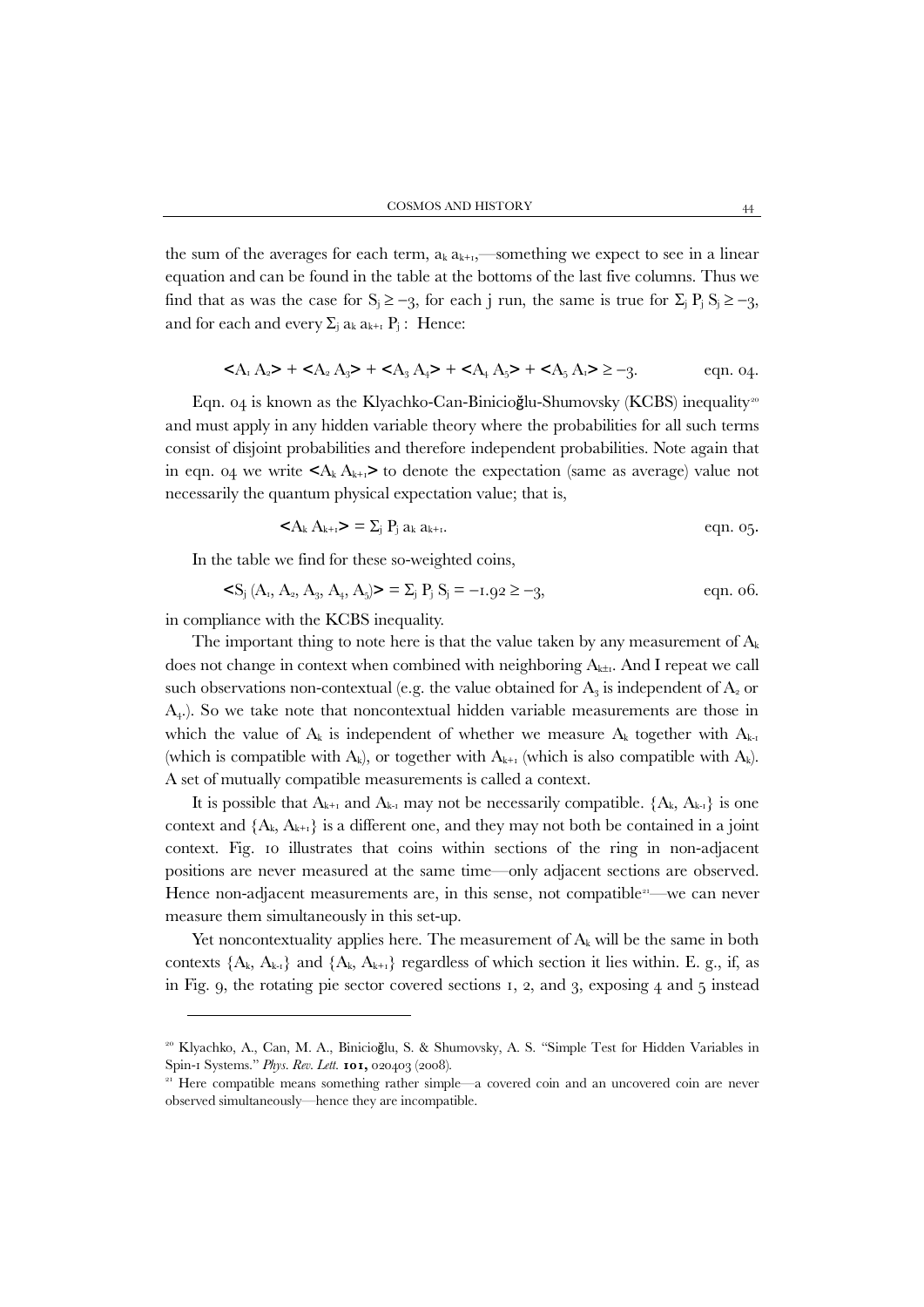of sections 5, 1, and 2, exposing 3 and 4, the coin showing in section 4 would not change value. Fig. 10, as clearly as I can make it, illustrates what is meant by noncontextuality in an non-compatible way, and even so, as a consequence, what is meant by classicality—the appearance of a classical world.

#### *Classicality means non-contextuality*

1

So why is contextuality import? Well it turns out that our everyday observations of things within our world of daily experience are non-contextual, whether compatible or not, and that is what we mean by a classically-perceived world. Such things are "out there" with both realized or observed values and hidden values. Nevertheless the hidden values are still taken to be "out there" and just as real as the values we do observe.[22](#page-25-0) If two or more things are "out there" or even if a single thing has possible observable consequences such as a coin with two sides or a die with six, we infer the existence of those hidden values even though we don't actually observe them. Thus our observations are labeled classical. Classicality means we are logically consistent in applying values to possible, yet unobserved, observations as well as those values we do observe and assign such as the flight of a baseball shown in Fig. 1.

It also means that when we do make observations of the values of two or more things, these values are independent of each other provided the things are not connected in some manner. For example if we look again at the five coins example, whatever value we determine for say coin  $3$ , is quite independent of the values that the other coins might give us. We say these values are non-contextual. This even if coins 1 and 3 are re-flipped, as long as we leave coin 2 alone, its value will not change. Examination of table 1 shows this as clearly as I can make it even if the coins are weighted unequally. But what would it mean if the value of a thing could change depending on the values of other things to which it has no connections? Such a world would mean classicality doesn't apply in the real world. It would also imply that quantum wave functions are not just simply "out there" in spite of the PBS result given above. Or perhaps better stated the observed consequences of quantum wave functions, meaning their observed eigenvalues when measurements are actually made, can change depending on how other measurements are made simultaneously in context with them.

<span id="page-25-0"></span><sup>&</sup>lt;sup>22</sup> I should point out that we really don't observe values—we assign them based upon observations of things. Thus a meter may indicate a number from which I assign a value.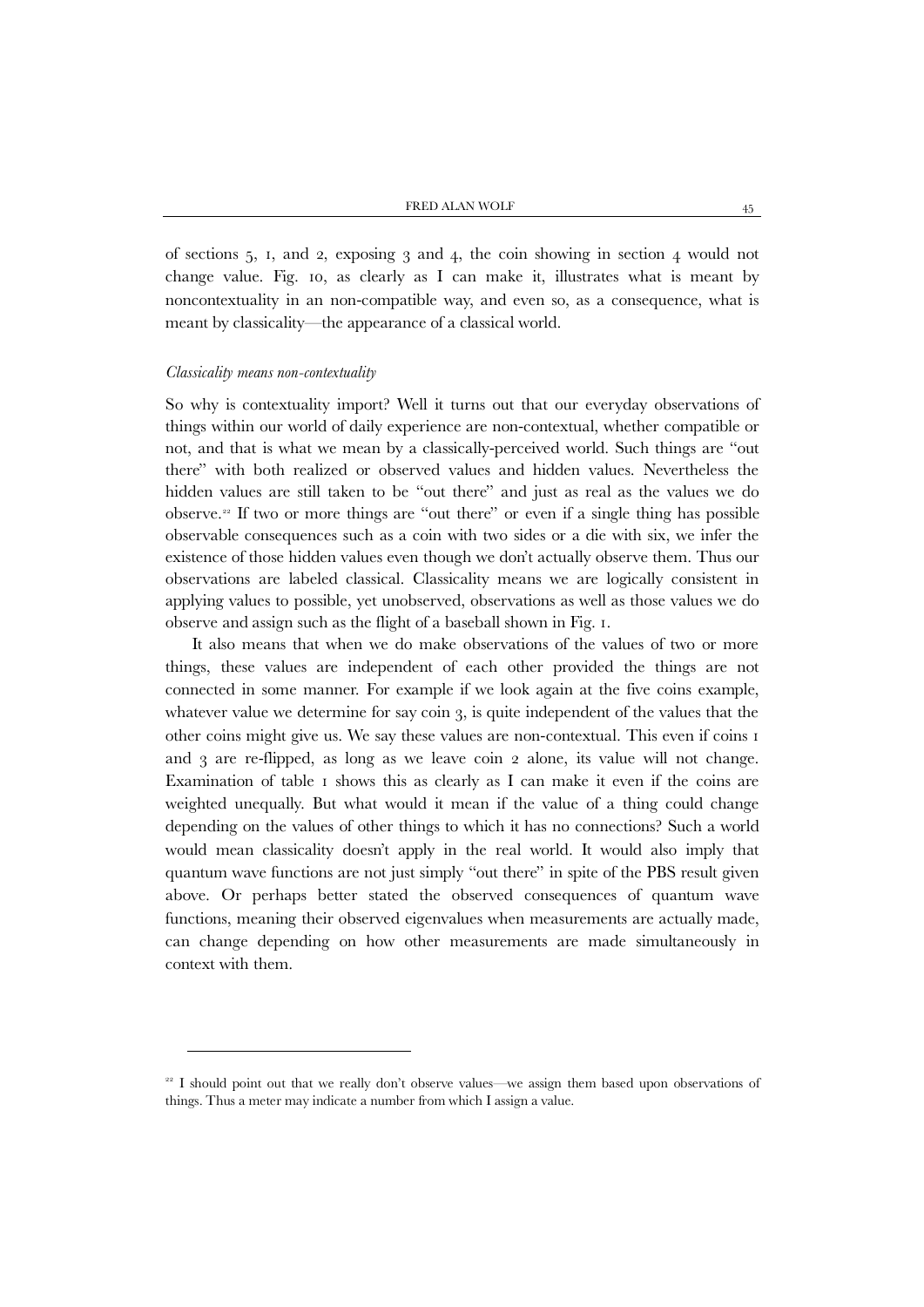## *Non-Classicality means contextuality*

When we consider measurements based within quantum physics, contextuality of observations comes into question and therefore so does classicality. The notion of contextuality probably first came into quantum physics in 1968. Two physicists, Simon Bernhard Kochen & Ernst Paul Specker (KS), came up with a rather perhaps complex but nevertheless surprising proof, a mathematical inequality, dealing with hidden variables;<sup>[23](#page-26-0)</sup> specifically what we assume to be real and "out there," even if we don't actually look to see, turns out to be an illusion. KS concluded that quantum mechanical observables cannot represent "elements of physical reality." More specifically, they showed that any hidden variable theory that requires elements of physical reality to be non-contextual cannot be valid—i.e., will fail to predict observed results in some cases. Their theorem excludes hidden variable theories that are based on independence of the measurement arrangement—change the arrangement and the observations change. After KS's discovery of their inequality and how quantum physics violates it, a number of papers appeared attempting to simplify their theoretical results (I have listed some but not all[24](#page-26-1)). Soon after a number of experimenters came on the scene and appeared to be carrying out experimental tests of contextuality based on our current interests in quantum computing.[25](#page-26-2) 

<span id="page-26-1"></span><span id="page-26-0"></span><sup>&</sup>lt;sup>23</sup> Kochen, S. & Specker, E. P. *Ibid.* 24 Peres, A. "Two simple proofs of the Kochen-Specker theorem." *J. Phys. A: Math. Gen.* **24,** L175–L178  $(1991)$ .

Cabello, A., Estebaranz, J. M. & Garcia-Alcaine, G. "Bell-Kochen-Specker theorem: A proof with 18 vectors." *Phys. Lett. A* **212,** 183–187 (1996).

Pavicic, M., Merlet, J. P., McKay, B. & Megill, N. D. "Kochen–Specker vectors." *J. Phys. A: Math. Gen*. **38,** 1577–1592 (2005).

Toh, S. P. & Zainuddin, H. "Kochen–Specker theorem for a three-qubit system: A state-dependent proof with seventeen rays." *Phys. Lett. A* **374,** 4834–4837 (2010).

Cabello, A. "How many questions do you need to prove that unasked questions have no answers?" *Int. J. Quantum. Inform.* **4,** 55–61 (2006).

<span id="page-26-2"></span><sup>25</sup> Xi Kong, Mingjun Shi, Fazhan Shi, Pengfei Wang, Pu Huang, Qi Zhang, Chenyong Ju, Changkui Duan, Sixia Yu, and Jiangfeng Du. "An experimental test of the non-classicality of quantum mechanics using an unmovable and indivisible system." Source [http://arxiv.org/abs/1210.0961v1.](http://arxiv.org/abs/1210.0961v1) 

Tao Li, Qiang Zeng, Xinbing Song & Xiangdong Zhang. "Experimental contextuality in classical light" [www.nature.com/scientificreports/](http://www.nature.com/scientificreports/) *Scientific Reports* **volume7**, Article number: 44467 (2017).

Huang, Y.-F., Li, C.-F.; Zhang, Y.-S., Pan, J.-W. & Guo, G.-C. "Experimental Test of the Kochen-Specker Theorem with Single Photons." *Phys. Rev. Lett.* **90,** 250401 (2003).

Amselem, E., Radmark, M., Bourennane, M. & Cabello, A. "State-Independent Quantum Contextuality with Single Photons." *Phys. Rev. Lett.* **103,** 160405 (2009).

D'Ambrosio, V. *et al. "*Experimental Implementation of a Kochen-Specker Set of Quantum Tests." *Phys. Rev. X* **3,** 011012 (2013).

Hu, X.-M. *et al. "*Experimental Test of Compatibility-Loophole-Free Contextuality with Spatially Separated Entangled Qutrits". *Phys. Rev. Lett*. **117,** 170403 (2016).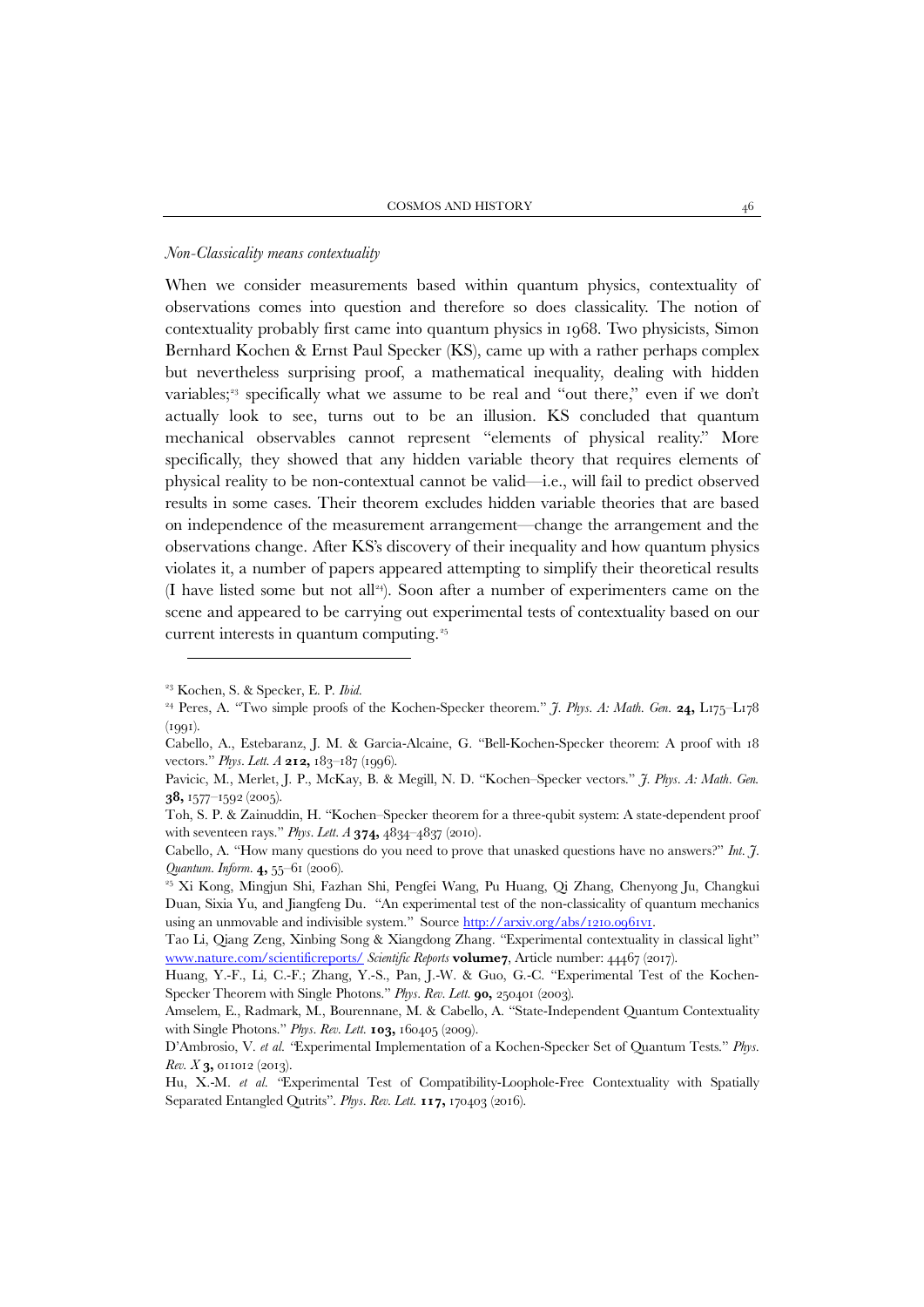In what follows I shall consider perhaps one of the simplest explanations of the type of the KS inequality: the KCBS inequality discussed above. KCBS looked at their inequality in terms of quantum physics to see if it still held. They considered a single 3 state spin-1 system often referred to as a "qutrit" whereas a qubit refers to a 2-state system such as the spin of an electron. The simplest example of a qutrit is a photon which can be polarized along any direction in space. Their question was what would happen to the KCBS inequality if measurements were taken with respect to a cyclic quintuplet of unit vectors,  $\underline{d}_1$ ,  $\underline{d}_2$ ,  $\underline{d}_3$ ,  $\underline{d}_4$ , and  $\underline{d}_5$  such that  $\underline{d}_i \perp \underline{d}_{i+1}$ , with the indices taken modulo 5 as shown in Figs. 11 and 12. Each unit vector radially stretches from the center of a unit sphere to five distinct points forming a pentagram lying on a circle of latitude of the sphere.

KCBS then looked at five different arrangements—each corresponding to a possible measurement of a qutrit's values when measured along three mutually perpendicular directions of space—and then considered five possible measurements. Each measurement performed simultaneously dealt with the qutrit's three possible states according to quantum physical laws. Here's how that worked.

**.** 

Mazurek, M. D., Pusey, M. F., Kunjwal, R., Resch, K. J. & Spekkens, R. W. "An experimental test of noncontextuality without unphysical idealizations." *Nat. Commun.* **7,** 11780 (2016).

Bartosik, H. *et al. "*Experimental Test of Quantum Contextuality in Neutron Interferometry." *Phys. Rev. Lett.* **103,** 040403 (2009).

Hasegawa, Y., Loidl, R., Badurek, G., Baron, M. & Rauch, H. "Quantum Contextuality in a Single-Neutron Optical Experiment." *Phys. Rev. Lett*. **97,** 230401 (2006).

Kirchmair, G. *et al.* "State-independent experimental test of quantum contextuality." *Nature* **460,** 494–497 (2009).

Moussa, O., Ryan, C. A., Cory, D. G. & Laflamme, R. "Testing Contextuality on Quantum Ensembles with One Clean Qubit". *Phys. Rev. Lett.* **104,** 160501 (2010).

Dogra, S. & Dorai, K. Arvind. "Experimental demonstration of quantum contextuality on an NMR qutrit." *Phys. Lett. A* **380,** 1941–1946 (2006).

R. Lapkiewicz, P.Z. Li, C. Schaeff, N. K. Langford, S. Ramelow, M. Wiesniak, and A. Zeilinger, "Experimental non-classicality of a indivisible quantum system." *Nature* 474, 490 (2011).

Um, M. *et al.* "Experimental Certification of Random Numbers via Quantum Contextuality." *Sci. Rep*. **3,**  1627 (2013).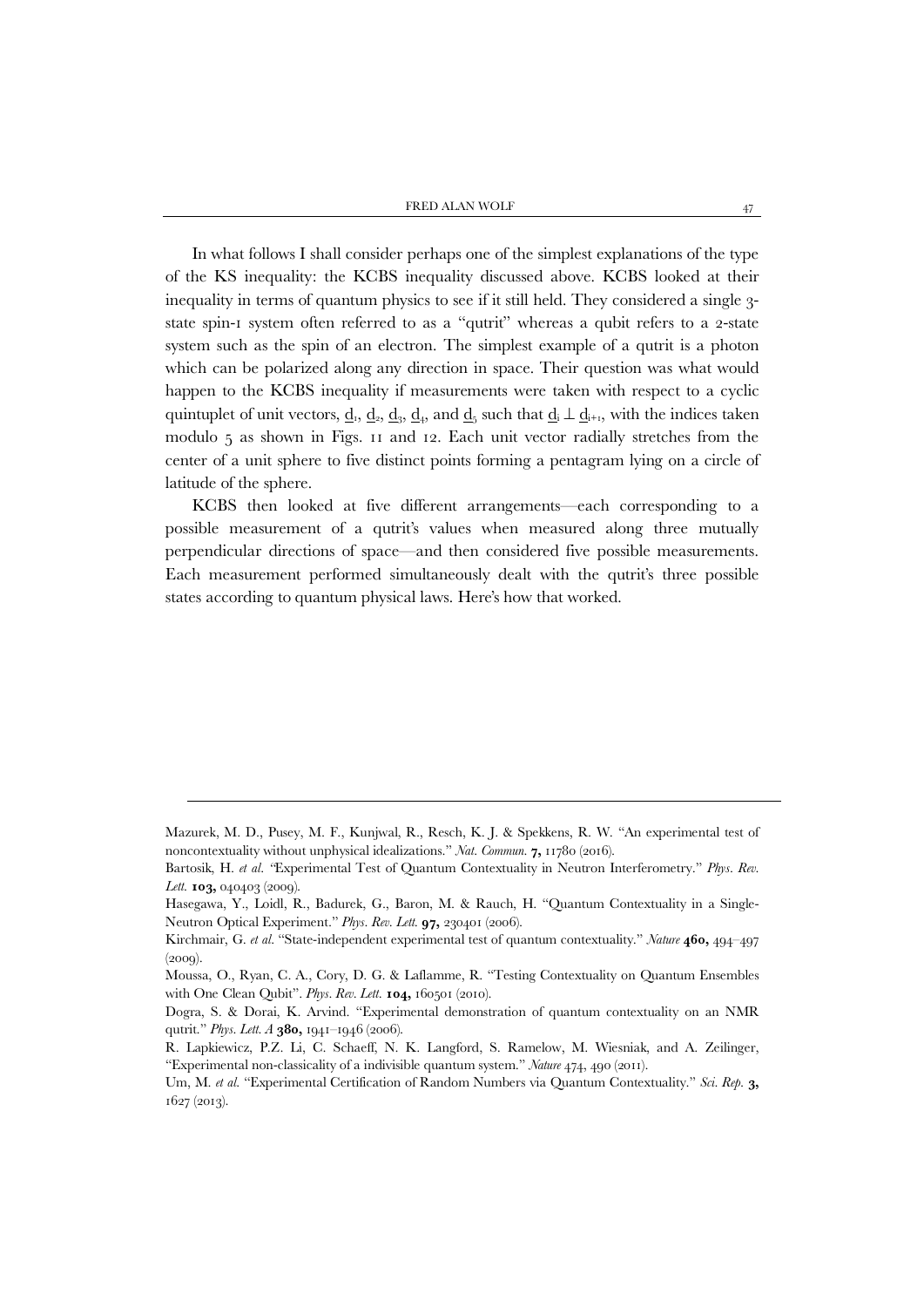

**Fig. 11. The KCBS pentagram (in red, enclosed in the orange circle of latitude of the blue unit sphere) showing 5 unit vectors (in green) arranged so that any pair of radial unit vectors, di and di+1 are orthogonal. The blue vector labeled**  $|\mathbf{z}\rangle = (0, 0, 1)$  pierces the pentagram at its center and it is **the eigenvector corresponding to the 0 eigenvalue of the spin-1 projection**  along the  $\underline{z}$  axis. Similarly  $|\underline{x}\rangle$  and  $|\underline{y}\rangle$  correspond to 0 eigenvalues of the **spin-1 projections along the x and y axes resp.**



**Fig. 12. Looking down on the KCBS pentagram (enclosed in the orange circle of latitude) from the north pole of its enclosing unit sphere. The unit**  vectors d1 through d<sub>5</sub> are shown together with their component values.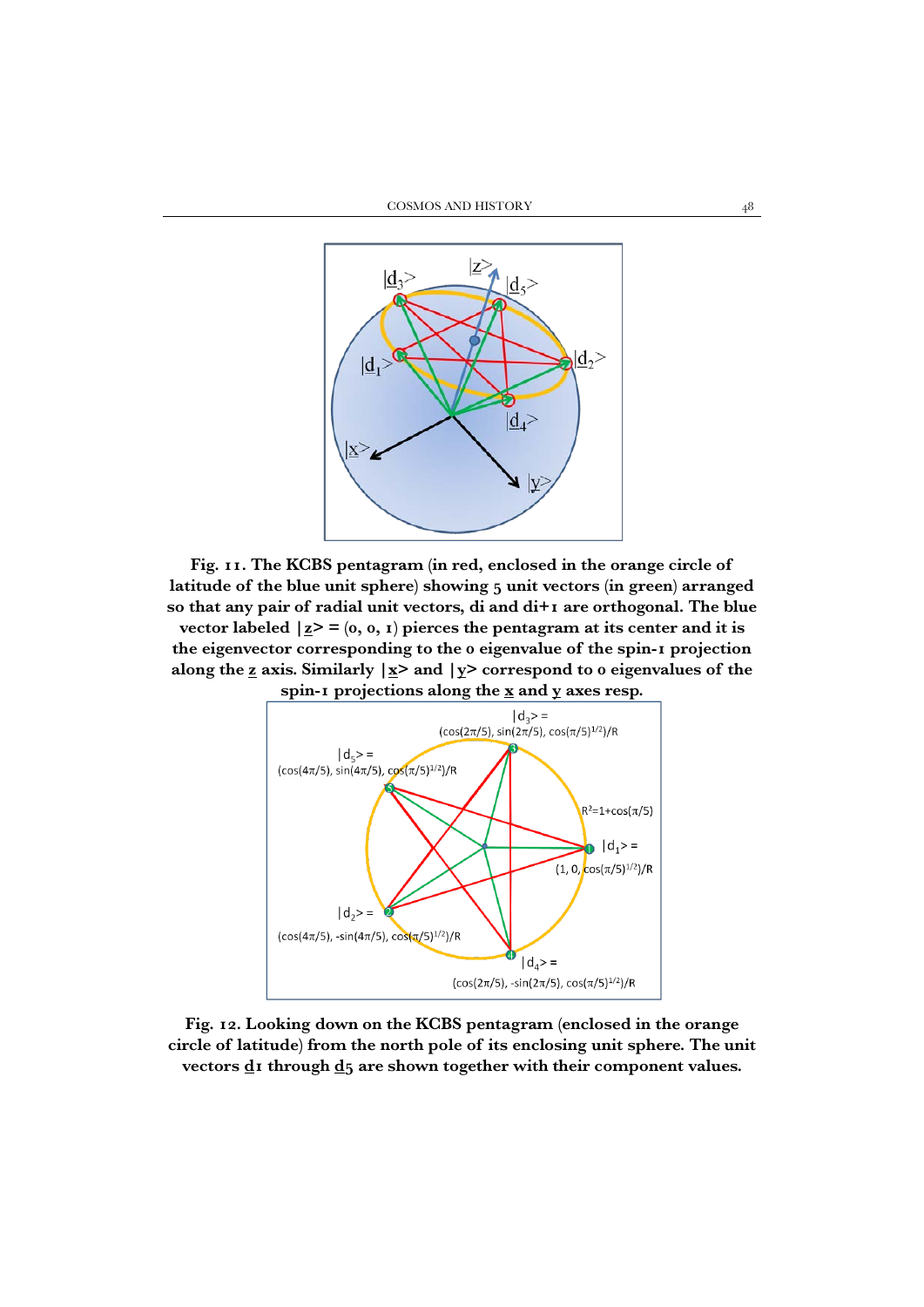Just as we illustrated above using five coins KCBS examined how a spin-1 system could be construed to yield five observables  $A_j$ , j∈(1, 2, 3, 4, 5) taken in pairs  $A_j A_{j+1}$ , (j modulo 5. i.e., so that if  $j = 6$  we roll j's value back to 1). In order to discuss the KCBS idea as clearly as I can, we will need to consider measurements of the spin or angular momentum of a spin-1 system. As such spin-1 is an observable of light commonly known as the polarization of a photon. A spin-1 system can be represented by its components or projections along three mutually perpendicular directions, say  $\underline{x}$ ,  $\underline{y}$ , and z, (where underlining means these are unit vectors along the three perpendicular axes of space). Now  $\underline{x}$ ,  $\underline{y}$ , and  $\underline{z}$ , can be pointing in various directions so long as they remain mutually perpendicular.

In a diagonal representation,<sup>[26](#page-29-0)</sup> the square of the spin component along the  $\overline{x}$ direction can be written  $J_x^2 = I - |\underline{x} \rangle \langle \underline{x}|$ , where "I" denotes the three dimensional identity matrix. Similarly we can write for the other mutually perpendicular projections:  $J_y^2 = I - |y\rangle \langle y|$ , and  $J_z^2 = I - |z\rangle \langle z|$ . In fact the projections of  $J^2$  along any three mutually perpendicular directions will also be simultaneously measureable (these observable are said to commute). It is easy to show  $J_x^2$ ,  $J_y^2$ , and  $J_z^2$  are mutually compatible and can be measured simultaneously. From these considerations it is possible to define observables,  $A_x = 2 \int_{x}^{2} -I = I - 2 \left| \frac{x}{2} \right|$ , and similarly for  $A_y$  and  $A<sub>z</sub>$ . It turns out that there are 3 eigenvectors and corresponding eigenvalues for each of these directions,  $\underline{d}$ , such that

$$
A_{\underline{d}} | \underline{d} \rangle = -1 | \underline{d} \rangle
$$
  
\n
$$
A_{\underline{d}} | \underline{d} \cdot \rangle = +1 | \underline{d} \cdot \rangle,
$$
  
\neqn. 07

with the two directions perpendicular to d labeled  $d_{\perp}$ . Hence we find in the complex Euclidean plane:<sup>27</sup>

**.** 

<span id="page-29-0"></span><sup>&</sup>lt;sup>26</sup> The projection of the photon's spin or angular momentum along any direction in space can take on one of three possible values,  $\pm 1$  and 0. The three mutually perpendicular directions of space are usually written, x, y, and z. The underlining means these are unit vectors along their respective axes. As such it is possible to represent the spins of a photon as quantum physical operators  $J_x$ ,  $J_y$ , and  $J_z$ . If we take 1 to be any one of these directions we can express  $J_1 \underline{\phi} = i \underline{1} \otimes \underline{\phi}$ , where  $\underline{\phi}$  is a quantum state vector (a vector in complex Euclidean space) and "⊗" means vector cross product. Consequently, we find  $\mathbf{Q} = \mathbf{I}$  to be a corresponding eigenvector of  $J_l$  with zero eigenvalue according to  $J_l$   $l = o$ , and with  $\underline{\varphi} = (\underline{m} \pm \underline{i} \underline{n}) / \sqrt{2}$ , where <u>l</u>, <u>m</u>, <u>n</u> form any three mutually perpendicular unit vectors,  $J_1(\underline{m} \pm \underline{i}n)/\sqrt{2} = \pm i (\underline{m} \pm \underline{i}n)/\sqrt{2}$ . We can also compute the squares of the spins along these directions. Further computation then leads to  $J_l J_l \,\phi = J_l^2 \,\phi = \phi - (l \bullet \phi) l$ . In operator language  $J_l^2 = I - l_l > l$ . <sup>27</sup> See e.g., Jammer, Max. *The Philosophy of Quantum Mechanics*. NY: Wiley & Son. 1974. p. 324. We identify

<span id="page-29-1"></span>the Hilbert space of a spin-1 system with the complex Euclidean plane. As such, e.g.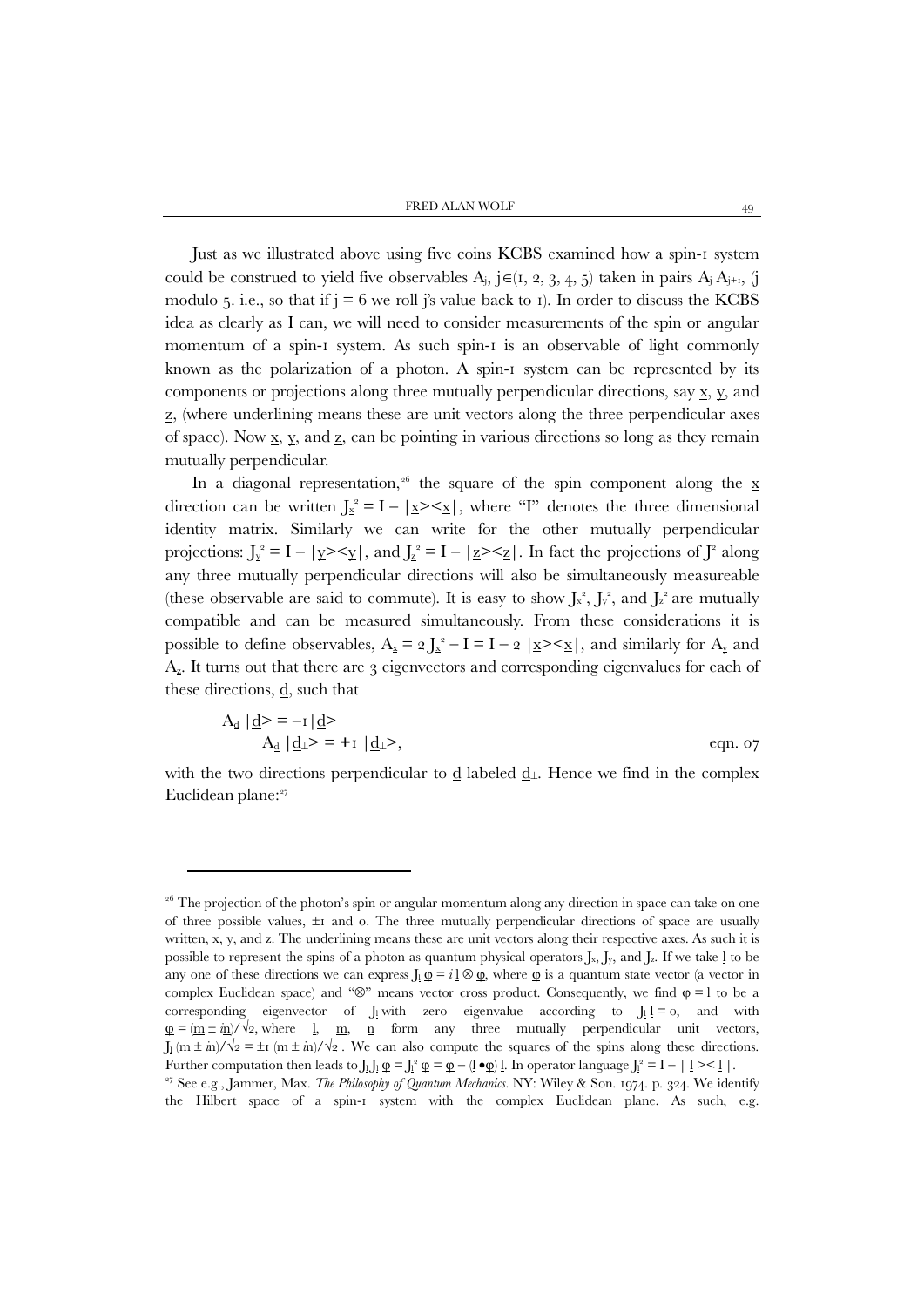$$
A_{\underline{z}} |(\underline{x} \pm i\underline{y})/\sqrt{2} \rangle = +I |(\underline{x} \pm i\underline{y})/\sqrt{2} \rangle,
$$
  
\n
$$
A_{\underline{z}} |z \rangle = -I |z \rangle.
$$
 eqns. o8.

We find similar equations for  $A_{\underline{y}}$  and  $A_{\underline{z}}$ . Suppose we now consider, as KCBS did, the five unit vectors labeled,  $\underline{d}_1$ ,  $\underline{d}_2$ ,  $\underline{d}_3$ ,  $\underline{d}_4$ , and  $\underline{d}_5$  such that these unit vectors form a pentagram as shown in Figs. 11 and 12. From the pentagram diagram, with  $R^2 = I + \cos(\pi/5)$ , where  $\cos(\pi/5) = (I + \sqrt{5})/4$ , we compute the <u>x</u>, y, and z components of each unit  $\underline{d}_i$  vector to be:  $28$ 

$$
\underline{d}_{i} = (r, o, \cos(\pi/5)^{1/2})/R,\n\underline{d}_{2} = (\cos(4\pi/5), -\sin(4\pi/5), \cos(\pi/5)^{1/2})/R,\n\underline{d}_{3} = (\cos(2\pi/5), \sin(2\pi/5), \cos(\pi/5)^{1/2})/R,\n\underline{d}_{4} = (\cos(2\pi/5), -\sin(2\pi/5), \cos(\pi/5)^{1/2})/R,\n\underline{d}_{5} = (\cos(4\pi/5), \sin(4\pi/5), \cos(\pi/5)^{1/2})/R.
$$
eqns. og.

In terms of the  $\underline{d}_i$  vectors we are looking at  $A_{\underline{d}} = I - 2 | \underline{d}_i \geq \underline{d}_i |$  and the corresponding product  $A_{di} A_{di+1} = I - 2 \left| \frac{d_i}{d_i} \right| - 2 \left| \frac{d_i}{d_i+1} \right| \leq \frac{d_i}{d_i+1} \left| \frac{d_i}{d_i} \right| = 0$ , because they are orthogonal. Let me now write  $A_i$  for  $A_d$  so that  $|d_i\rangle$  is now written simply |i>.

A quick look at  $A_i A_{i+1}$  gives  $I - 2 |i \rangle \leq i | - 2 |i + i \rangle \leq i + i |$ . If we let  $d_{\perp} = i \otimes (i + 1)$ , where " $\otimes$ " denote the vector cross product, then  $\leq \underline{d}_\perp | i \geq \leq \leq \underline{d}_\perp | i + i \geq \infty$ . Consequently we find for all i modulo 5,

$$
A_i A_{i+1} | i \otimes (i + 1) > = +1 | i \otimes (i + 1) > ,
$$
  
\n
$$
A_i A_{i+1} | i > = -1 | i > ,
$$
  
\n
$$
A_i A_{i+1} | (i + 1) > = -1 | (i + 1) > .
$$
 eqns. 10.

KCBS then go on to consider the same inequality given in eqn. 04, but this time the brackets refer to computing the quantum physics expectation values of the  $A_i A_{i+1}$  observables.

$$
\langle A_{1} A_{2} \rangle + \langle A_{2} A_{3} \rangle + \langle A_{3} A_{4} \rangle + \langle A_{4} A_{5} \rangle + \langle A_{5} A_{1} \rangle \ge -3,
$$
  
where  $\langle A_{i} A_{i+1} \rangle = \langle \mathcal{Q} | A_{i} A_{i+1} | \mathcal{Q} \rangle$ . eqn. 11.

$$
J_z \underline{\phi} = \begin{pmatrix} 0 & -i & 0 \\ i & 0 & 0 \\ 0 & 0 & 0 \end{pmatrix} \underline{\phi}.
$$
 Hence  $J_z (\underline{x} + i\underline{y})/\sqrt{2} = J_z \begin{pmatrix} 1 \\ i \\ 0 \end{pmatrix} / \sqrt{2} = +i \begin{pmatrix} 1 \\ i \\ 0 \end{pmatrix} / \sqrt{2}$ , or in terms of  $J_z \underline{\phi} = i\underline{z} \otimes \underline{\phi}$ , we have

 $J_z(\underline{x} + i\underline{y})/\sqrt{2} = i\overline{z}\otimes(\underline{x} + i\underline{y})/\sqrt{2} = (i\underline{y} + \underline{x})/\sqrt{2}.$ 

<span id="page-30-0"></span><sup>28</sup> With  $r^2 = \cos(\pi/5) = -\cos(4\pi/5)$ ,  $2r^4 - 1 = \cos(2\pi/5)$ , and  $R^2 = 1 + r^2$ . Hence  $d_1 = (1, 0, r)/R$ ,  $\underline{\mathbf{d}}_2 = (-\mathbf{r}^2, -(\mathbf{I}-\mathbf{r}^4))$  $\underline{d}_3 = ((2r^4 - r), 2r^2 (r - r^4)^{1/2}, r) / R,$   $\underline{d}_4 = ((2r^4 - r), -2r^2 (r - r^4)^{1/2}, r) / R,$  $\underline{\mathbf{d}}_5 = (-\mathbf{r}^2, (\mathbf{I} - \mathbf{r}^4)^{1/2}, \mathbf{r})/\mathbf{R}.$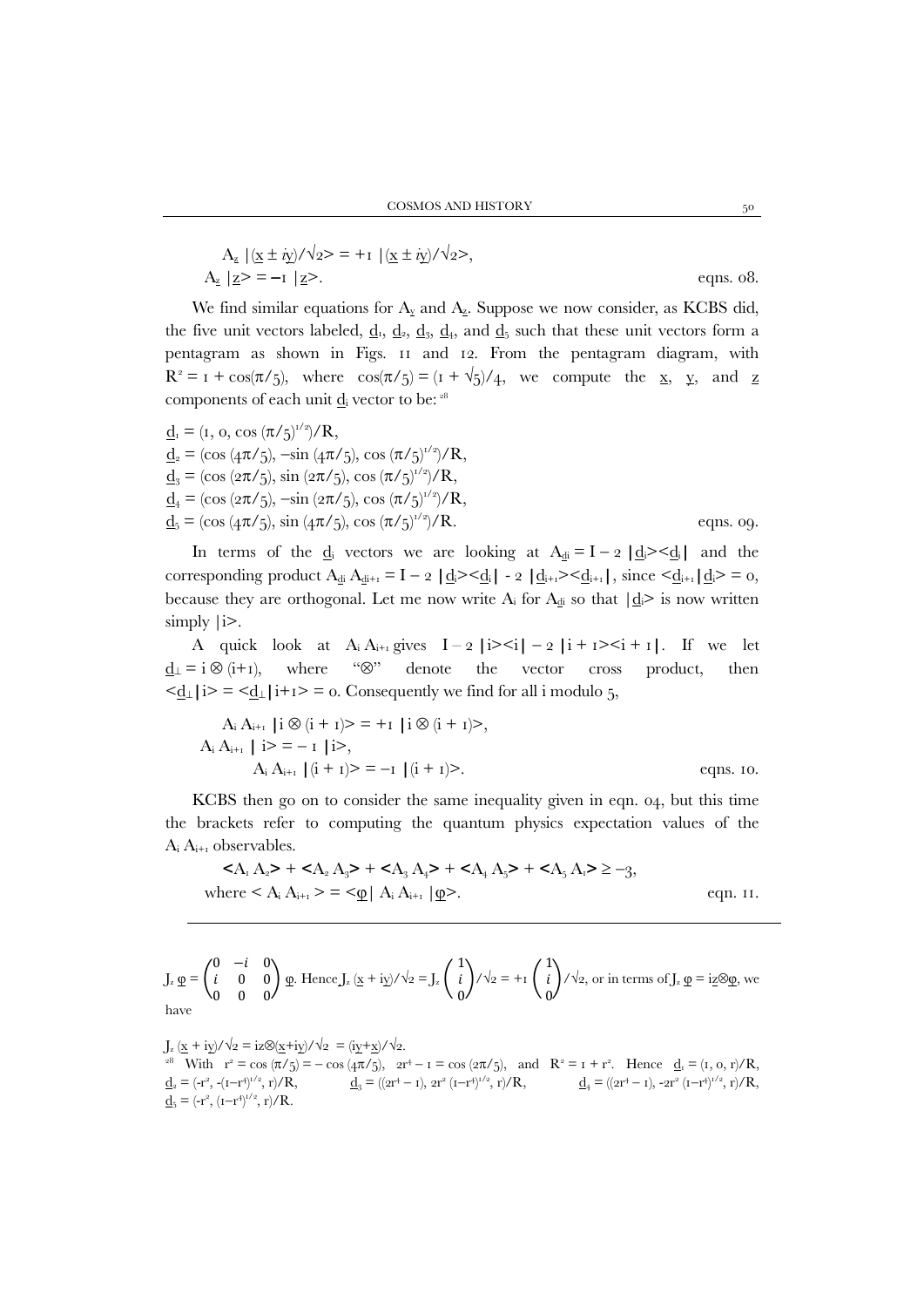So for each term we can always find a state vector  $\varphi$  such that  $\leq \mathbf{Q}$  | A<sub>i</sub> A<sub>i+1</sub>  $|\mathbf{Q}\rangle = -1$ .<sup>[29](#page-31-0)</sup> One might expect that the sum  $\Sigma_i^5 \leq \mathbf{Q}$  | A<sub>i</sub> A<sub>i+1</sub>  $|\mathbf{Q}\rangle$  (i modulo 5) would be able to reach −5 and thus violate the KCBS inequality. However this turns out to not be true in general. If we had chosen  $\Phi$  to be the eigenvector corresponding to  $J_z^2 | \mathbf{Q}_{\pm 1}$  = +1  $|\mathbf{Q}_{\pm 1}$  >, with  $|\mathbf{Q}_{\pm 1}$  =  $(|\mathbf{X} \geq \pm i | \mathbf{Y} \geq)/\sqrt{2}$  =  $(i, \pm i, 0)/\sqrt{2}$  and we would find[30](#page-31-1)

$$
\Sigma_i^5 \le \mathbf{Q}_{\pm i} |A_i A_{i+1} | \mathbf{Q}_{\pm i} \rangle = -5 + 2\sqrt{5} = -0.5279 \rangle -3,
$$
 eqn. 12.

well within the classical range shown in Table 1, and so still in compliance with the KCBS inequality.

However KCBS did show how such a violation would occur when the expectation value,  $\Sigma_i^5 \leq \mathcal{Q} \mid A_i A_{i+1} | \mathcal{Q} >$ , is computed for  $|\mathcal{Q}_0 \rangle = |Z \rangle = (0, 0, 1)$ , where  $|\mathcal{Q}_0 \rangle$  is the "o" eigenfunction of  $J_z^2$  (i.e.,  $J_z^2$  |z> = 0). In this case we easily find,<sup>[31](#page-31-2)</sup>

$$
\Sigma_i^5 \leq \underline{\varphi}_0 | A_i A_{i+1} | \underline{\varphi}_0 \geq 5 - 4\sqrt{5} = -3.944 \leq -3,
$$
 eqn. 13.

thus violating the KCBS inequality. KCBS point out that their violation of the KCBS inequality when  $(0, 0, 1)$  is used means their result is state-dependent as we can see by comparing eqns. 12 and 13. It also indicates that classical HVs cannot underlie QWFs even for a single quantum wave function as per a spin-1 system.

#### DISCUSSION OF PART II: DISJOINT AND CONJOINT HVS DO NOT EXIST

So we must conclude that quantum physics for certain states yields predictions that conform to experiments that do not conform to our classical intuitive notion that what we observe as real does not depend on what else we observe along with it. Contrarily change the "what else" and the observation itself changes. KCBS have shown this to be the case for a single photon hence consideration of nonlocality and entanglement does not enter their proof nor do I discuss this attribute of two or more particle systems. Since the KCBS paper, many experiments have been performed (see references in end note 25) confirming that indeed observations can and do change depending on what else is observed along with them.

We might have expected this result since the uncertainty principle tells us that we cannot observe certain pairs of observables such as momentum and position of an

 $\overline{\phantom{a}}$ 

<span id="page-31-0"></span><sup>&</sup>lt;sup>29</sup> For example either  $\leq i | A_i A_{i+1} | i \geq n - 1$  or ,  $\leq i+1 | A_i A_{i+1} | i+1 \geq n - 1$ .

<span id="page-31-2"></span><span id="page-31-1"></span><sup>&</sup>lt;sup>30</sup> J<sub>z</sub>  $|\,\phi_0\rangle = 0$ , and with  $|\,\phi_{\pm 1}\rangle = (|\,\underline{x} \rangle \pm i |\,\underline{y} \rangle)/\sqrt{2}$ , J<sub>z</sub>  $|\,\phi_{\pm 1}\rangle = \pm i |\,\phi_{\pm 1}\rangle$ .

<sup>&</sup>lt;sup>31</sup> To see this consider that  $\Sigma_i^5 \leq \underline{z} |A_i A_{i+1}| \underline{z} > \Sigma_i^5 \leq \underline{z} |I| \underline{z} > -4 \Sigma_i^5 \leq \underline{z} |i > i| \underline{z} >$  where  $\leq \leq |\mathbf{i}| > 0$ ,  $\mathbf{0}, \mathbf{1} \cdot \mathbf{0} \leq \mathbf{d}_{\mathbf{i}x}, \mathbf{d}_{\mathbf{i}y}, \mathbf{d}_{\mathbf{i}z} = \mathbf{d}_{\mathbf{i}z} = \mathbf{r}/R = \mathbf{1}/(5)^{1/4}$ . Hence  $\Sigma_i^5 \leq |\mathbf{i}| > 1$   $\leq i |z| \leq 5 \leq j \leq 5$  and thus  $\Sigma_i^5 \leq \underline{z} | A_i A_{i+1} | \underline{z} \geq \overline{z} = 5 - 4\sqrt{5}.$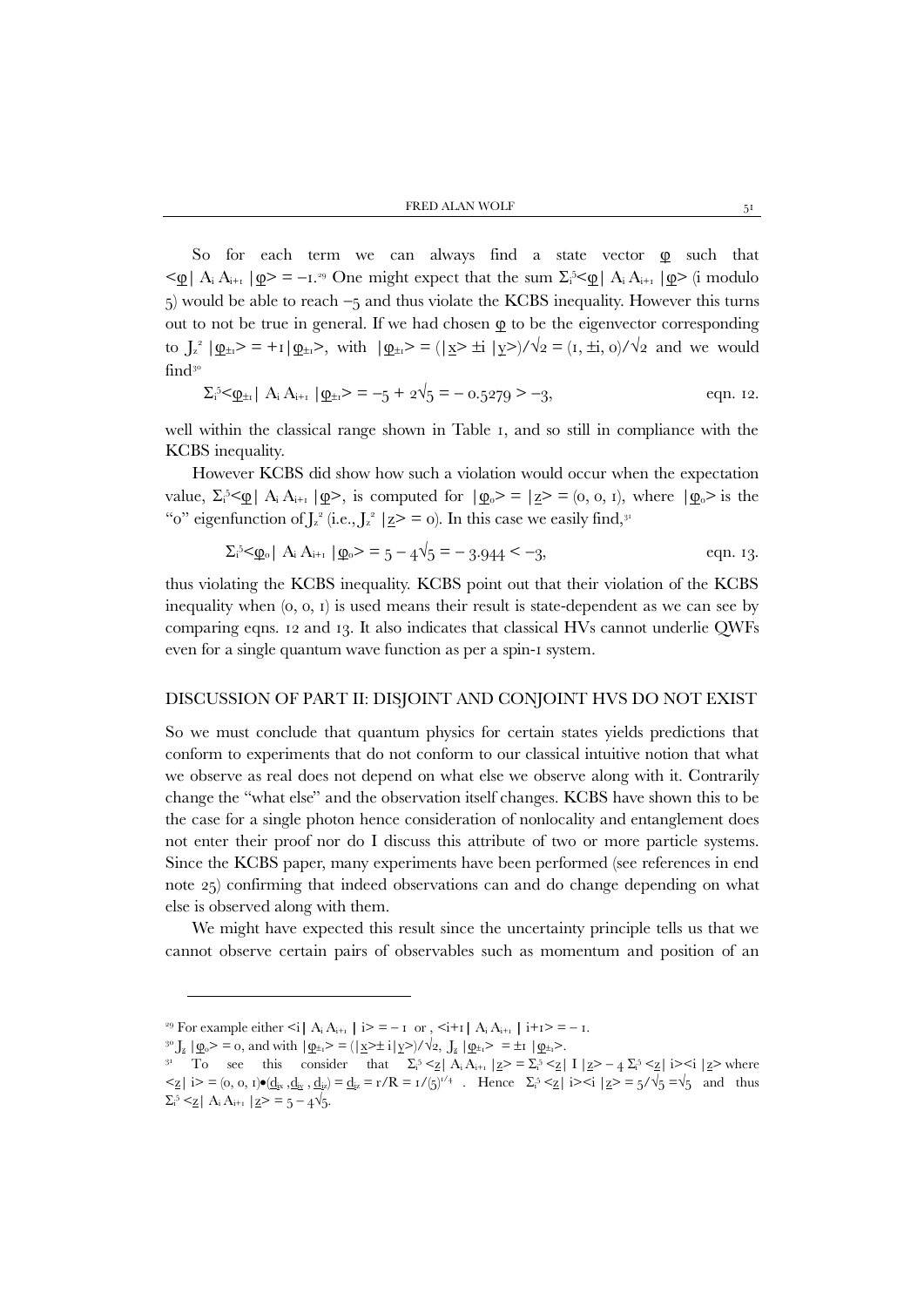object simultaneously. But the contextuality considerations of KCBS and others goes much farther than that, for they indeed consider simultaneous observation of commuting observables—those that can be observed simultaneously without changing values upon observation. In spite of the commutability of all observables considered, observations do not follow as our classically intuitive consideration would dictate—they are dependent on what other observations are made with them. What we see may not at all be what is "really out there," but instead may be dependent on what else has been observed, even if not by us.

As Lapkiewicz *et al* put it:<sup>[32](#page-32-0)</sup> "Such incompatible properties, however, contrast strongly with what we experience in our everyday lives. If we look at a globe of the world, we can only see one hemisphere at any given time, but we suppose that the shapes of the continents on the far side remain the same irrespective of the observer's vantage point. Thus, by spinning the globe around to view different continents, we are able to construct a meaningful picture of the whole. It is reasonable to assume that observation reveals features of the continents that are present independent of which other continent we might be looking at. In this way, classical physics allows us to assign properties to a system without actually measuring it. All these properties can be assumed to exist in a consistent way, whether they are measured or not." Yet the experimental results of Lapkiewicz *et al* show that in spite of the obvious non-contextual appearance of globes and whatnot, fundamentally —at the quantum physics level classical physics is wrong. Appearances of things depend on the contexts in which those things are observed.

As Cabello put it:[33](#page-32-1) "Quantum correlations are contextual in the sense that they cannot be explained assuming that the result of a test A is independent of whether A is performed together with a compatible test B or with a compatible test C (which may be incompatible with B). This is the assumption of noncontextuality (NC) of results, and NC HV theories are those making this assumption. Two tests are compatible when, for any preparation, each test always yields an identical result, no matter how many times the tests are performed or in which order."

#### **CONCLUSION**

Is there a hidden nature of reality? Such a question arises naturally in quantum physics.

<span id="page-32-0"></span><sup>32</sup> Quoted from: R. Lapkiewicz, P. Z. Li, C. Schaeff, N. K. Langford, S. Ramelow, M. Wiesniak, and A. Zeilinger, "Experimental non-classicality of a indivisible quantum system." *Nature* 474, 490 (2011).

<span id="page-32-1"></span><sup>33</sup> Quoted from: Cabello, A. "Simple Explanation of the Quantum Violation of a Fundamental Inequality." *Phys. Rev. Lett.* 110, 060402 (2013).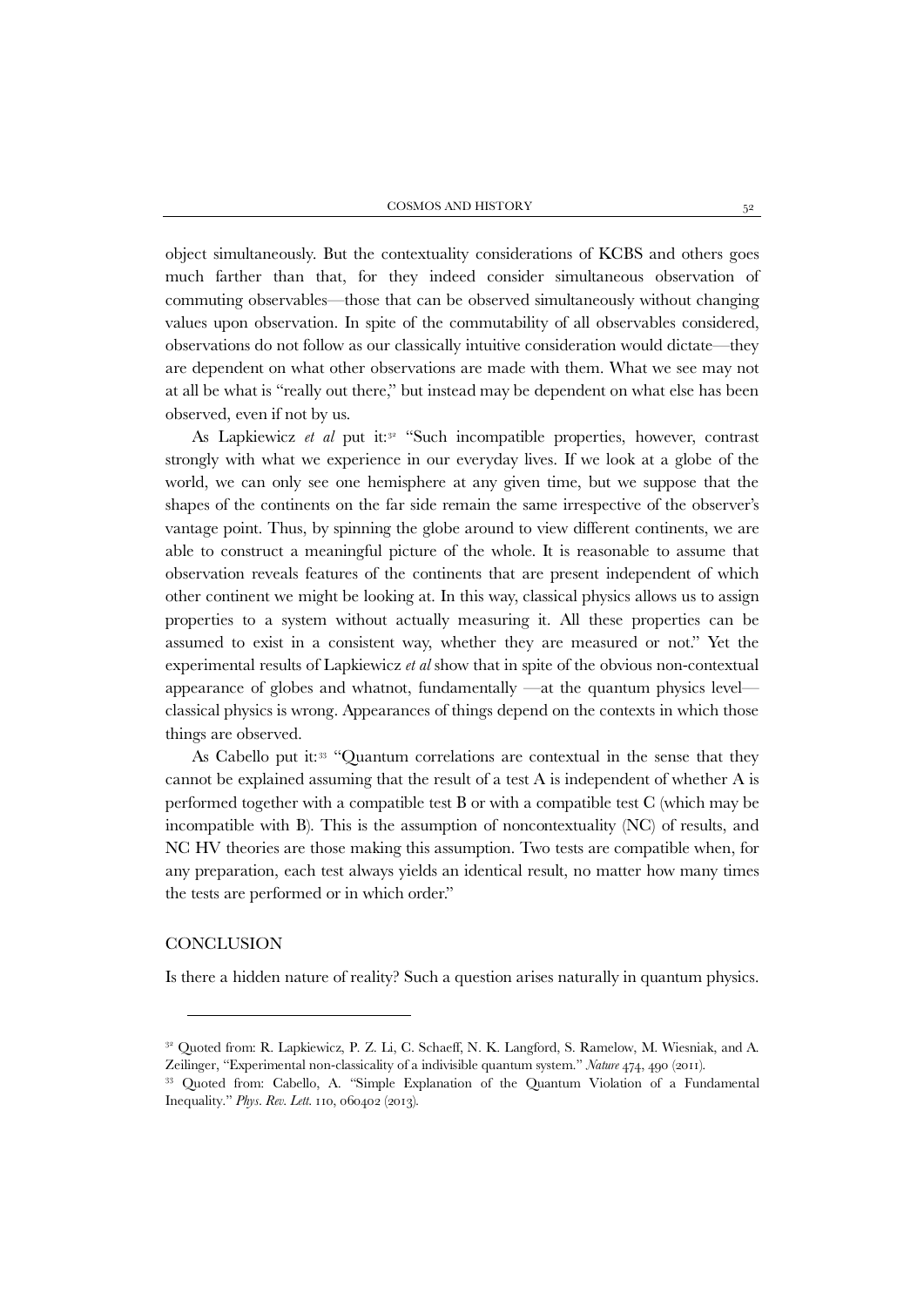FRED ALAN WOLF 53

According to conclusions reached in Part I of this study there may be hidden variables which if known would yield the results we observe when measurements are carried out. However these hidden variables must exist "classically"—there cannot be situations in which a value for a HV can indicate two or more quantum wave functions simultaneously. Thus if an HV for a quantum wave function.  $\varphi_1$ , lies within a range of values  $\rho_1$ , and another HV for a quantum wave function.  $\varphi_2$ , lies within a range of values  $\rho$ <sub>2</sub>, these ranges must not have overlapping values—they may be disjoint but not conjoint distributions. Hence from Part I we would conclude that if classical (ontological) HVs indeed exist then the necessary result that QWFs must also be ontological–really "out there" follows. But what if there is no such thing as classical real HVs?

On the other hand, in Part II the conclusion was there could not be classical hidden variables underlying reality according to expectations and measurements made based on KCBS's pentagram inequality. Quantum physical expectation values and measurements violate classicality—that is, any such classical HV theory in quantum physics does not conform to observations of the real world.

So we have found that the issue of the role of HV in questions of ontology and epistemology of states is particularly important when considering quantum physics because, it has led to different theories about how reality is constructed. It also tells us even if we can observe attributes simultaneously; their values can change depending on contextuality. So it seems that quantum physics is telling us that reality is constructed contextually and ontological realism of HVs and QWFs appears to be illusionary. Given that quantum physics underlies classical physics, then even classical physics must also be an illusion, or perhaps better put epistemologically constructed. What you see "out there" depends on the context you put on your observations "in here." No wonder there are so many different interpretations of "reality," "facts," and "opinions." No wonder that we live in a world stuffed with prejudices and fears. Also no wonder that the world is also filled with hope and dreams and all kinds of beliefs.

Thus we conclude that if quantum physics theory applies to real-world observations, the world cannot be a classical one—what we expect to see in it can and does depend ultimately on what context one makes in conjunction with one's observations as well as one's expectations. I believe this adds credence to the notion that it would be more fruitful to consider the "out there" as a product of the "in here"; in other words, quantum physics is telling us that the universe is a mental construction after all.[34](#page-33-0)

**.** 

<span id="page-33-0"></span><sup>34</sup> Henry, Richard C. *ibid.* Also see: Kastrup, Bernardo. (2017) *ibid.* and Kastrup, B. (2014) *ibid*.